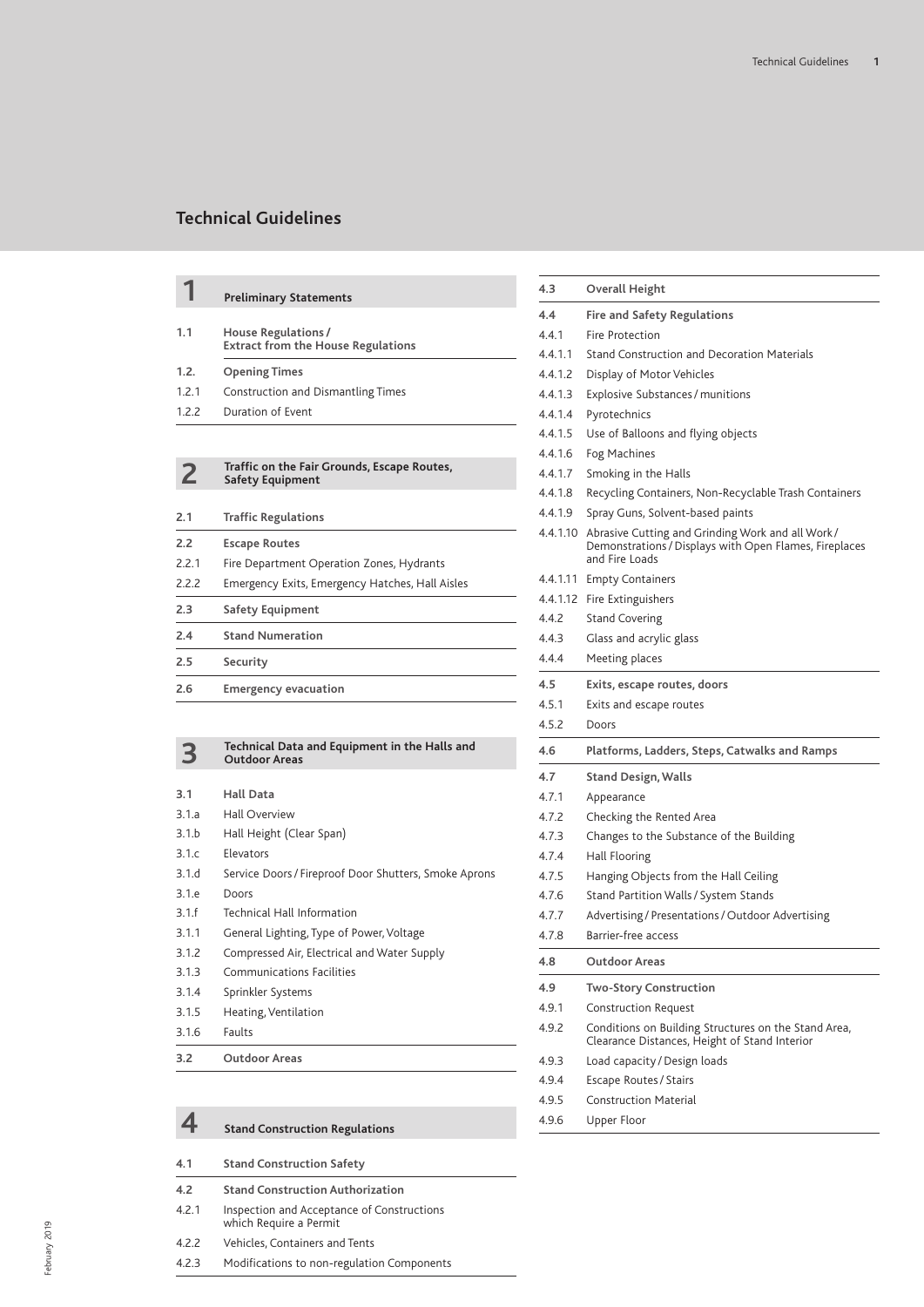| 5       | Operational Safety, Technical Safety Regulations,<br><b>Technical Code, Technical Supply</b> |
|---------|----------------------------------------------------------------------------------------------|
| 5.1     | General Regulations                                                                          |
| 5.1.1   | Damages                                                                                      |
|         |                                                                                              |
| 5.2     | Use of Tools                                                                                 |
| 5.3     | Electrical Installation                                                                      |
| 5.3.1   | Connections                                                                                  |
| 5.3.2   | <b>Stand Installation</b>                                                                    |
| 5.3.3   | Assembly and Operating Regulations                                                           |
| 5.3.4   | Safety Measures                                                                              |
| 5.3.5   | Safety Lighting                                                                              |
| 5.4     | Water and Waste Water Installation                                                           |
| 5.5     | Compressed air / gas installation                                                            |
| 5.5.1   | Compressed air                                                                               |
| 5.5.2   | Gas                                                                                          |
| 5.6     | Machine, Pressure Vessel and Exhaust Gas Facilities                                          |
| 5.6.1   | Machine Noise                                                                                |
| 5.6.2   | Product safety law                                                                           |
| 5.6.2.1 | <b>Safety Devices</b>                                                                        |
| 5.6.2.2 | <b>Test Procedures</b>                                                                       |
| 5.6.2.3 | Operating Ban                                                                                |
| 5.6.3   | Pressure Vessels                                                                             |
| 5.6.3.1 | Approval Confirmation                                                                        |
| 5.6.3.2 | Testing                                                                                      |
| 5.6.3.3 | Rental Devices                                                                               |
| 5.6.3.4 | Monitoring                                                                                   |
| 5.6.4   | <b>Exhaust Gases and Vapors</b>                                                              |
| 5.6.5   | <b>Exhaust Gas Facilities</b>                                                                |
| 5.7     | Use of Compressed Gases, Liquid Gases and<br><b>Combustible Fluids</b>                       |
| 5.7.1   | Compressed Gas and Liquid Gas Facilities                                                     |
| 5.7.1.1 | Approval Request for Compressed Gas Bottles                                                  |
| 5.7.1.2 | Use of Liquid Gas                                                                            |
| 5.7.1.3 | Setup and Maintenance                                                                        |
| 5.7.2   | Combustible Fluids                                                                           |
| 5.7.2.1 | Storage and Use                                                                              |
| 5.7.2.2 | Storage of Required Amounts                                                                  |
| 5.7.2.3 | <b>Storage Containers</b>                                                                    |
| 5.7.2.4 | Storage Location                                                                             |
| 5.7.2.5 | Conditions for Operating                                                                     |
| 5.7.2.6 | Filling with Liquids                                                                         |
| 5.7.2.7 | <b>Empty containers</b>                                                                      |
| 5.8     | Asbestos and Other dangerous substances                                                      |
| 5.9     | Film, Photography, Television and other<br><b>Types of Presentations</b>                     |

| 5.10   | <b>Radiation Protection</b>                                                                          |  |  |  |
|--------|------------------------------------------------------------------------------------------------------|--|--|--|
| 5.10.1 | Radioactive Materials                                                                                |  |  |  |
| 5.10.2 | X-Ray Facilities and Interference Radiators                                                          |  |  |  |
| 5.10.3 | Laser Facilities                                                                                     |  |  |  |
| 5.11   | High-frequency devices, radio systems,<br>electromagnetic compatibility and harmonic<br>oscillations |  |  |  |
| 5.12   | Cranes, Fork-lift Trucks, Empty Containers,<br><b>Trade Fair Forwarding Agents, Customs</b>          |  |  |  |
| 5.12.1 | Customs Clearance                                                                                    |  |  |  |
| 5.13   | <b>Musical Renditions</b>                                                                            |  |  |  |
| 5.14   | <b>Drink Dispensing Machines</b>                                                                     |  |  |  |
| 5.15   | <b>Food Monitoring</b>                                                                               |  |  |  |
| 5.15.1 | <b>Import of Meat and Meat Products</b>                                                              |  |  |  |

| 6.3   | <b>Environmental Damage</b>           |
|-------|---------------------------------------|
| 6.2.2 | Cleaning / Cleaning Agents            |
| 6.2.1 | Oils, Fat Collectors                  |
| 6.2   | Water, Waste Water, Ground Protection |
| 6.1.3 | Waste Which Has Been Brought on Site  |
| 6.1.2 | Dangerous Waste                       |
| 6.1.1 | Waste Disposal                        |
| 6.1   | Waste                                 |
|       |                                       |

**6 Environmental Protection**

| 7.1   | "Infoscout" – the Cologne Visitor Information System |
|-------|------------------------------------------------------|
| 7.2   | Insurance / Watchmen                                 |
| 7.2.1 | Insurance                                            |
| 7.2.2 | Watchmen                                             |
| 7.3   | <b>Exhibition Protection</b>                         |
| 7.4   | <b>Arranging Personnel</b>                           |
| 7.5   | Hotel / travel services                              |
| 7.6   | <b>Rental Furniture and Equipment</b>                |
| 7.7   | Catering                                             |

**8 List of key words, technical guidelines**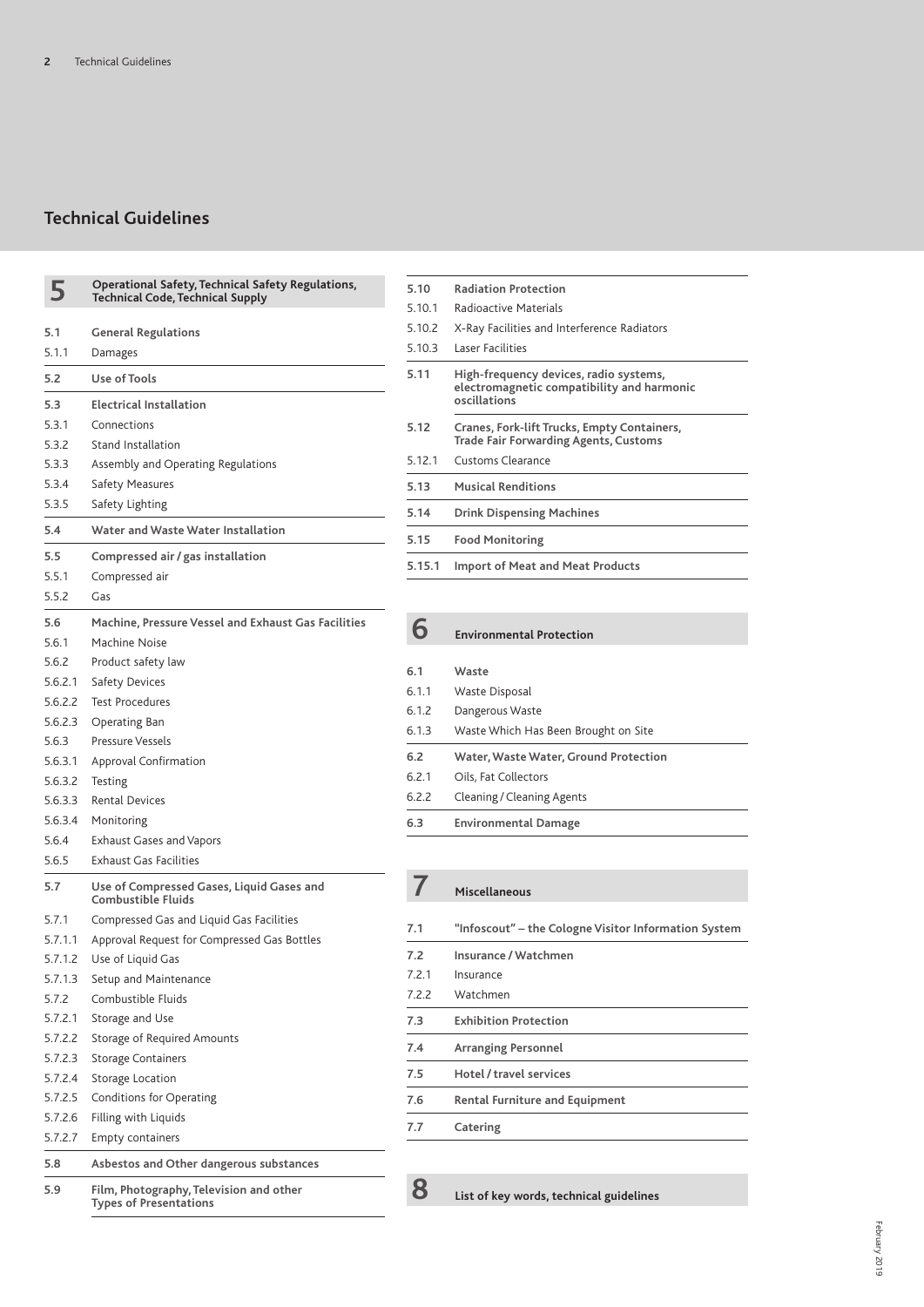## **1 Preliminary Statements**

Koelnmesse has issued guidelines for the trade fairs and other events held. These guidelines are intended to provide all exhibitors/ organizers with the optimal conditions for presenting their exhibits and appealing to their visitors and other interested parties.

These guidelines are binding for all exhibitors and organizers.

These guidelines also contain regulations in the interests of our exhibitors and visitors which are designed to offer the highest degree of safety possible in regard to technical and design equipment at the event.

The building ordinance, fire protection and other safety regulations have been established in agreement with the responsible authorities of the city of Cologne. Third parties may not derive any rights from the permits or approvals granted by Koelnmesse.

In addition, the statutory regulations should be always be observed in their currently valid version.

The responsible agencies and facilities reserve the right to verify that statutory or administrative agency regulations are being upheld.

The opening of an exhibition stand can be entirely or partly banned in the interest of all event participants if determined safety risks have not been eliminated by the time of the event opening.

The right to make additional demands regarding safety and stand construction is reserved.

The order forms for additional services are usually sent with the authorization. The orders must be completed and returned on time, as Koelnmesse will not assume responsibility for performing the requested services in a proper or punctual manner if the orders are received late.

Koelnmesse reserves the right to impose a surcharge for orders that are received late, in accordance with the details specified in the order media.

For information purposes, the exhibitors may be sent additional circulars with details regarding the preparation and organization of the event.

Koelnmesse would like to draw the exhibitors' attention to the fact that they must comply with all applicable labor and social security regulations. As far as the employment of foreign workers is concerned, only those people in possession of a permit that allows them to work on an employed or self-employed basis may work on the fair grounds.

The following trade fair companies: Deutsche Messe AG Hannover Koelnmesse GmbH Landesmesse Stuttgart GmbH Leipziger Messe GmbH Messe Berlin GmbH Messe Düsseldorf GmbH Messe Frankfurt GmbH Messe München GmbH Nürnberg Messe GmbH have drawn up these Technical Guidelines in a common classification structure. Subject to further alteration. The German text is binding.

## **1.1 House Regulations**

## **House and Ground Regulations of Koelnmesse for the Cologne Trade Fair Grounds**

1. These house and grounds regulations apply to all areas of the trade fair grounds in Cologne, i.e. all halls, outdoor areas and all buildings and grounds which have been let to Koelnmesse either temporarily or permanently. They apply to all persons who enter or spend time on the trade fair grounds in Cologne as defined above

2. The domestic authority is exercised within the trade fair grounds in Cologne by the staff of Koelnmesse and/or the staff of the security companies employed by Koelnmesse.

3. Koelnmesse has the right to limit access to the trade fair grounds – and in particular to the halls – to exhibitors, visitors and other third parties, e.g. to allow access to trade visitors only and to monitor adherence to the admission conditions. The halls and other event areas may be entered only by those persons holding a valid admission ticket. This ticket must be shown on demand. Diverging access regulations – for exhibitors and companies working within the Cologne trade fair grounds in particular – are not affected by this regulation.

4. Children and young people below the age of 16 may enter the grounds during an event only when accompanied by an adult. Special notification will be given of diverging regulations. Adults and young people over the age of 16 enjoy unrestricted admission. Children below the age of six are admitted free of charge. An appropriate admission ticket must be purchased in all other cases. Event-related special regulations such as 'for trade visitors only' are not affected by this regulation.

Children and young people below the age of 16 who are not trainees of a company working on the trade fair grounds during the stand construction and stand dismantling periods are not permitted to enter the grounds during these periods.

5. The staff of Koelnmesse or the staff of the security companies employed by Koelnmesse who can identify themselves as such are permitted to check tickets at the trade fair grounds. Those found on the grounds without a valid admission ticket or other access authorisation, or those who are found on the grounds without permission, must leave the grounds immediately.

6. As part of Koelnmesse's security concept, video surveillance is carried out at the exhibition centre.

7. Koelnmesse has the right to prohibit individuals from carrying bags and other containers with them inside the exhibition centre. For reasons of general security and the prevention of theft, bags and other containers that individuals carry with them are subject to spot checks or comprehensive checks at the entrances and exits of the exhibition centre. By entering the exhibition centre, people who carry bags or other containers with them give their consent to have these bags and containers checked.

8. Persons enter/drive onto the trade fair grounds at their own risk.Within the scope of the law, Koelnmesse excludes any liability. The provisions of the Road Traffic Regulations (StVO) apply. Unless traffic conditions make it necessary to drive at a walking pace, the speed limit is 30 km per hour. Koelnmesse has the right to impose pedestrian and vehicular access limits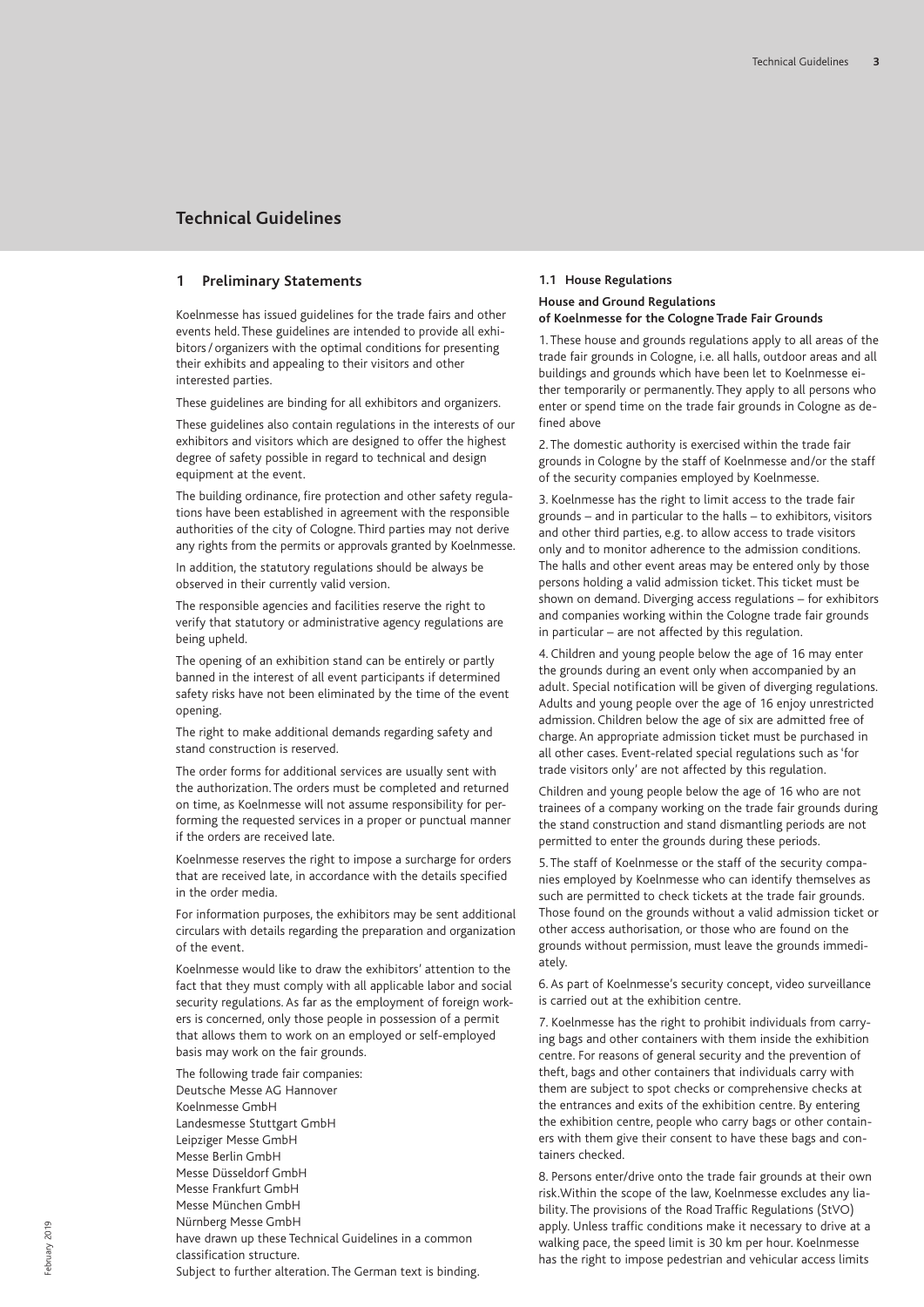on the trade fair grounds, to refuse access or control access in any other way it deems fit

9. Koelnmesse is liable only in cases of gross negligence and malicious intent, regardless of the legal grounds. In cases of simple negligence, Koelnmesse is only liable:

■ For damages that affect anyone's life, health or physical well-being.

■ For damages resulting from a breach of a basic contractual obligation (obligations that make the orderly implementation of the contract possible in the first place, and the observance of which the parties to the contract regularly rely on and can expect to rely on). In such a case, Koelnmesse's liability is limited to the compensation of the foreseeable, typically occurring damage. Liability for untypical, indirect or consequential damages is excluded.

10. All kinds of vehicles and other items may be parked or deposited in those areas specifically set aside for loading and unloading. Escape routes, fire brigade approach routes and fire brigade deployment areas must be kept free at all times. When depositing interchangeable open bodies or containers, measures must be taken to prevent them from sinking into the tarred surface. The owner/operator is liable for damage without proof of fault.Vehicles, containers etc. which have been deposited illegally will be moved or towed away at the expense of the owner/keeper or perpetrator.

11. It is forbidden to act in any way which risks interrupting the regular progress of the event, the construction or the dismantling, or to violate the interests of Koelnmesse in any way. This includes the following in particular:

- every business activity not permitted on the trade fair grounds, in particular the sale of objects and services of all kinds or their distribution free of charge;
- the unauthorised distribution or posting of flyers, advertising material, posters, magazines etc. as well as the attachment of stickers of any kind; the same applies if the aforementioned material is distributed by Deutsche Post AG or comparable companies and organisations as bulk mailings or in similar fashion;
- the presence of animals;
- the pollution of the hall or outdoor areas as well as any behaviour which could endanger or pollute the environment;
- the unauthorised entry of vehicles onto the trade fair grounds and the unauthorised use of vehicles on the trade fair grounds;
- the use of bicycles, scooters, kickboards, roller skates, inline skates, skateboards and similar means of transport on the Boulevard and in the halls, buildings and connecting levels; exceptions will be announced separately;
- unauthorised assemblies and processions of all kinds;
- the carrying of weapons and other objects which must be registered, or of hazardous substances and the like;
- the direct sale, purchase or exchange of exhibits and other objects; exceptions will be announced separately;
- being present at the trade fair grounds outside the specified opening hours.

12. Photography, filming, video recording, drawing, painting etc. for commercial purposes requires the prior written authorisation of Koelnmesse and – in those cases involving stands or products belonging to exhibitors or other third parties, or concerning persons – the prior written permission of the holder of the rights. Koelnmesse has the right to impose more stringent regulations in this regard.

13. Koelnmesse staff or companies or persons working on behalf of Koelnmesse who take photographs, film and/or record videos at the trade fair grounds in Cologne for the purpose of creating reports or advertising must not be disturbed or prevented from doing their work. All persons who enter the fair grounds and spend time there are informed by the house and grounds regulations of the fact that photos will be taken and films and videos recorded on the trade fair grounds in Cologne. By entering the grounds, those people who can be identified in these photos or recordings consent to the use of this material for reports and for advertising purposes.

14. Surveys, statistical studies and other comparable activities are subject to prior written permission of Koelnmesse.

15. Koelnmesse has the right to limit the use of transmitting and receiving equipment on the trade fair grounds.

16. Exhibits, stand inventory or parts of display equipment and similar objects may be transported within the trade fair halls or out of the fairgrounds only if the right to do so has been determined by the presentation of a written confirmation from the owner/keeper.

17. Objects found on the trade fair grounds must be brought to the Lost and Found office located at Messewache (security office) North or East. Lost objects can be collected from these offices.

## Concluding regulations:

Should any person act in breach of these house regulations or any other provisions laid down by Koelnmesse, the latter reserves the right to evict that person from the trade fair grounds or bar that person from entering the grounds for a certain period or permanently. Breaches of the Conditions of Participation may result in exclusion from participation in the current event or from participation in future events. The measures listed in these house regulations do not exclude the possibility of criminal prosecution.

As of February 2018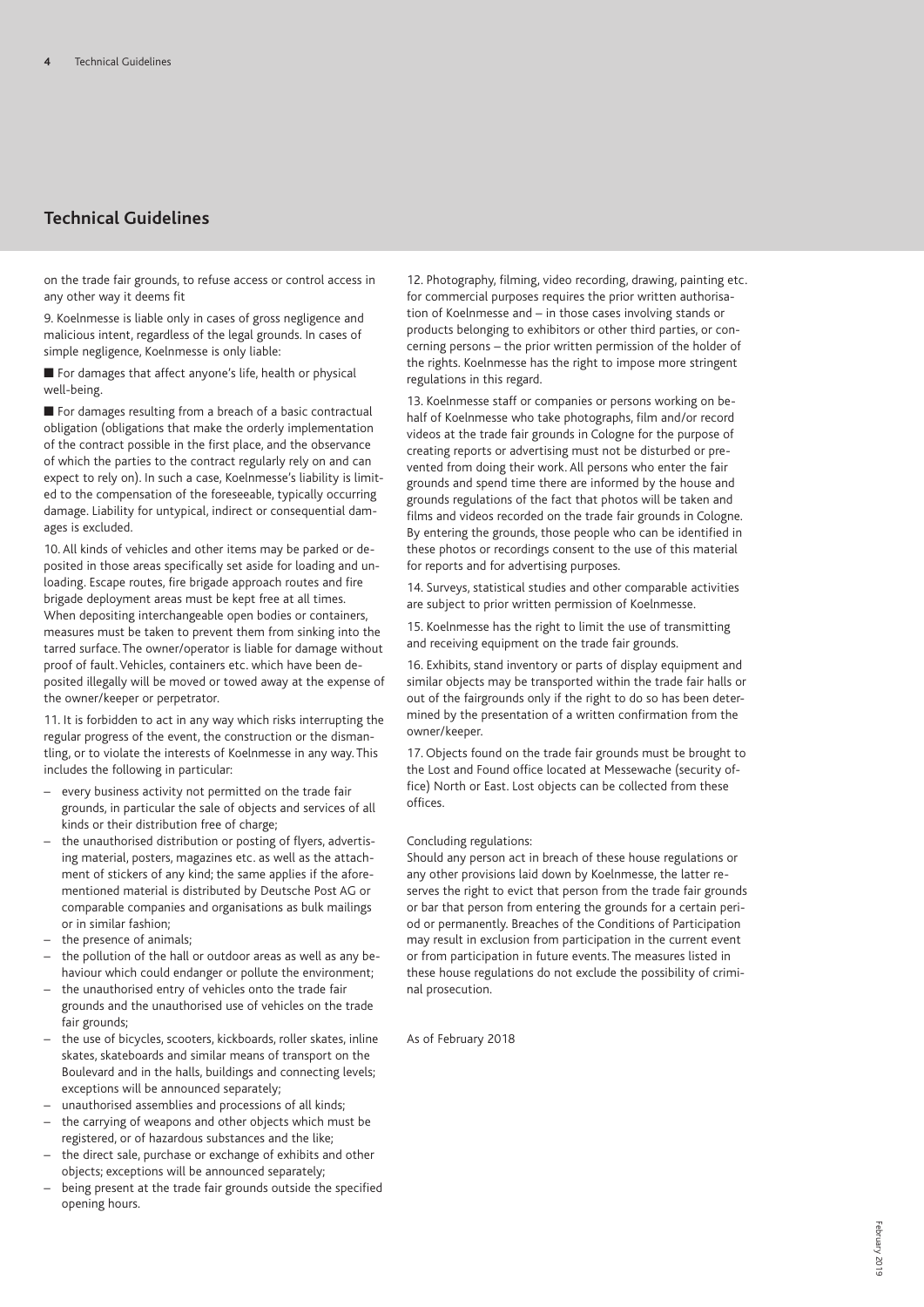## **1.2 Opening Times**

The opening hours vary from event to event. Please refer to the appropriate section of the participation conditions for more details.

#### 1.2.1 Construction and Dismantling Times

Refer to the appropriate section of the participation conditions for more details on construction and dismantling times.

Work may proceed in the halls and outdoor areas during the general construction and dismantling times. Exhibitors will be informed of special exceptions to these rules in good time.

#### 1.2.2 Duration of Event

Throughout the duration of the event, the halls are accessible for exhibitors one hour prior to the start of the trade fair and up to one hour after the closure of the trade fair.

Exhibitors who need to work on their stands outside these opening hours in justifiable individual cases must obtain special written permission to do so from Koelnmesse.

## **2 Traffic on the Fair Grounds, Escape Routes, Safety Equipment**

## **2.1 Traffic Regulations**

In order to ensure a smooth flow of traffic during the construction and dismantling period and for the duration of the event, it is important that various traffic control regulations are observed at all times.

The instructions of the Koelnmesse staff whose responsibility it is to control traffic must be followed and all corresponding information observed.

The provisions of the Road Traffic Regulations apply to the entire fair grounds and trade fair parking areas.

The maximum permissible speed on the fair grounds is 30 km per hour.

Illegally parked vehicles, lean-tos, containers, receptacles and empty containers of all kinds will be removed at the expense and risk of the owner.

Koelnmesse has commissioned a contracting company to manage the parking areas. Long-term parking permits for the use of trade fair parking areas by cars with insurance coverage can be ordered under "Parking permits" in the order media from Koelnmesse. The scope of this insurance coverage can be found in the printed conditions of the insurance company used by the security company.

Trucks, advertising vehicles, caravans and campers may not be parked in the trade fair parking areas. Parking spaces for trucks and caravans will be allocated on request.

For reasons of safety, motor vehicles may not be left in areas not specifically designated as parking spaces within the fair grounds on the days of the event.Vehicles which influence or impede the safety and smooth flow of traffic will be towed away at the risk and expense of the operator of the vehicle.

All indoor areas, detours, and driveways directly adjacent to the halls must be cleared by 10.00 p.m. on the last construction day.

## **2.2 Escape Routes**

## 2.2.1 Fire Department Operation Zones, Hydrants

The necessary fire department approach routes (fire brigade access) and operation zones (deployment areas for the fire brigade) and those marked by no-stopping signs must be kept free for the fire department at all times.Vehicles and objects which are parked or deposited on the escape routes and safety areas will be removed at the cost and risk of the owner. Hydrants in the halls and in the outdoor areas may not be hidden, disguised or rendered inaccessible.

### 2.2.2 Emergency Exits, Emergency Hatches, Hall Aisles

The escape and rescue routes are to be kept clear at all times. It must be possible to open doors located along escape and rescue routes easily from the inside and they must open in their full width. The escape and rescue routes, exit doors and emergency hatches in the floors of the halls and their labelling are not allowed to be obstructed, blocked, covered or defaced.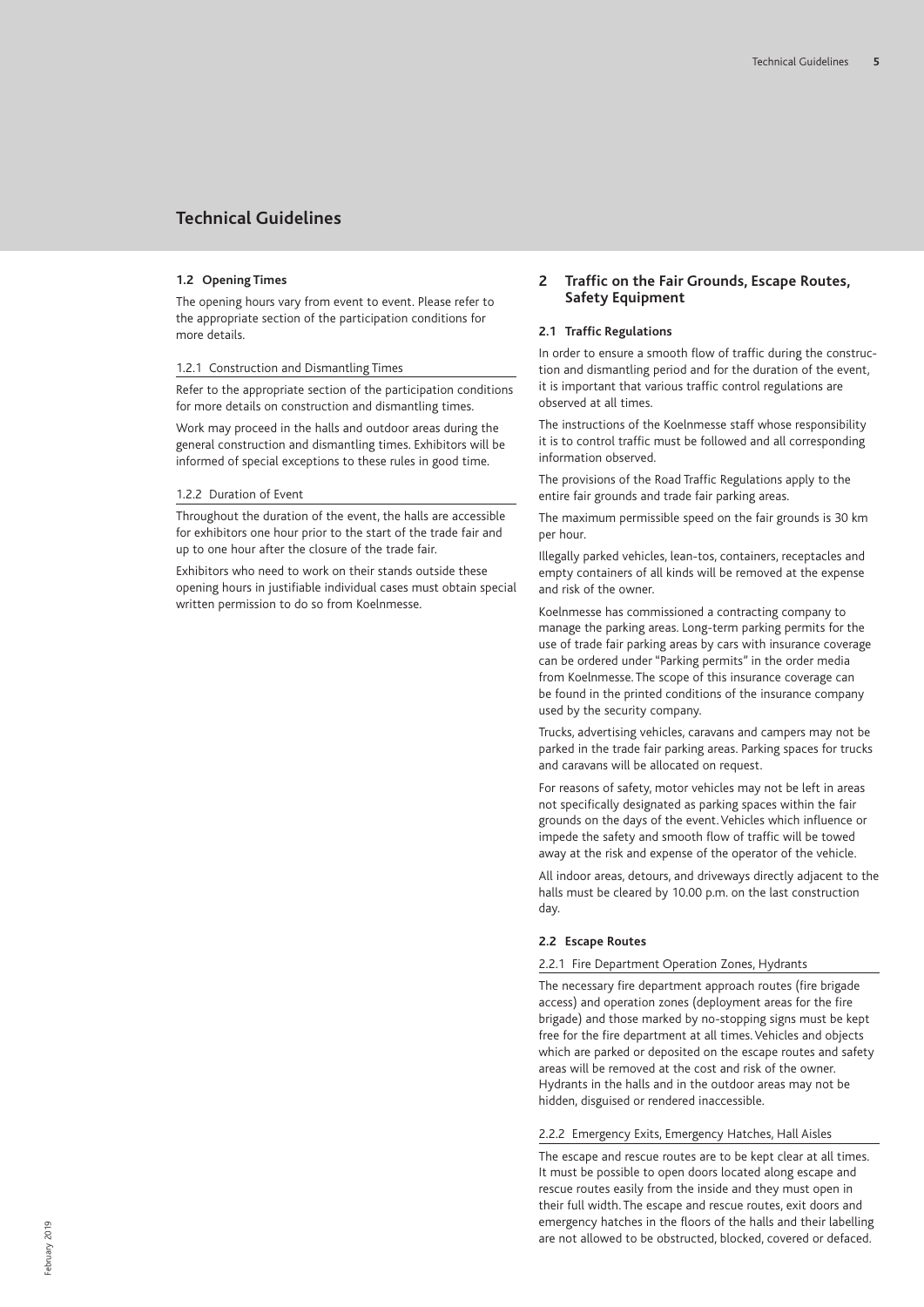The escape and rescue routes in the halls are not to be restricted at any time by protruding objects that have been placed in the aisle.

In the case of violations, the exhibition company is entitled to find a remedy for the situation at the expense and risk of the perpetrator.

During the assembly and dismantling phase, it is permitted to briefly deposit materials needed for the assembly of the stand or exhibits delivered for immediate display at the exhibition space on the edge of the escape and rescue routes, as long as the aisle widths required for safety reasons are maintained and the logistic aspects are adequately taken into consideration.

These requirements are considered to be met, it the deposited items take up a maximum of 0.9 m of space along the perimeter of the stand to the hall aisle.

Regardless of the width of the hall aisle and the deposited goods, a passage with a minimum width of 1.2 m is to be left clear. Areas in front of emergency exits and the intersections of hall aisles are an exception to this rule and in these cases the full width must be kept clear at all times. It is not permitted to use the hall aisles for the construction of assembly areas or to deposit machines (i.e. woodworking machinery, workbenches, etc.).

At the request of the exhibition company, the immediate evacuation of all aisles can (also) be demanded for logistical reasons.

## **2.3 Safety Equipment**

Sprinkler systems, fire alarms, fire extinguishing equipment, smoke alarms, locking attachments for the hall doors and other safety equipment, the signs identifying them as such and green exit signs must be accessible and visible at all times. They may not be blocked or hidden in any way. Fire protection equipment such as fireproof shutters may not be blocked at any time, nor may the construction be supported.

## **2.4 Stand Numeration**

Every stand is given a number by the organizers. These stand numbers must be attached to each stand and visible to all for the duration of the event.

## **2.5 Security**

Koelnmesse ensures a general watch on the trade fair halls and outdoor areas for the duration of the trade fair and during the construction and dismantling periods.

Koelnmesse has the right to take measures necessary for control and security. Where necessary, stand security must be organized by the exhibitor. Stand security personnel may only be hired from the security companies commissioned by Koelnmesse.

## **2.6 Emergency evacuation**

For safety reasons, the trade fair company can order rooms or buildings to be evacuated and closed. All those who are present must comply with this instruction and gather outside. Exhibitors must inform their employees of this procedure, and, if necessary, organise and publicise their own evacuation procedures.

## **3 Technical Data and Equipment in the Halls and Outdoor Areas**

## **3.1 Hall Data**

Please read the instructions on the following pages.

3.1.a Hall Overview

3.1.b Hall Height (Clear Span)

3.1.c Elevators

3.1.d Service Doors/ Fireproof Door Shutters/ Smoke Aprons

3.1.e Doors

3.1.f Technical Hall Information

### 3.1.1 General Lighting, Type of Power, Voltage

The general lighting in the halls measured 1 m above the hall floor is 300 lux.

Type of power and voltage on the fair grounds:

Electrical supply:

1-phase alternating current, 230 Volt (tolerance value in accordance with DIN EN 50160)/ 50 Hz 3-phase alternating current (400 Volt, tolerance value in accordance with DIN EN 50160)/ 50 Hz

3.1.2 Compressed Air, Electrical and Water Supply

See section 3.1

## 3.1.3 Communications Facilities

Stands in all halls can be provided with telephone, fax, data and antenna connections.

## **Guidelines for the operation of exhibitor Wi-Fi networks at Koelnmesse:**

The operation of Wi-Fi networks by exhibitors is only permitted in trade fair halls (1 to 11). Operation outside of these halls and on the outdoor area is prohibited.

Only Wi-Fi networks in the 2.4 GHz range, based on the valid standards (802.11 b/g/n) with the channels 1, 5 or 9 may be operated.

The transmitting power of your Wi-Fi transmitter may not exceed -80dBm at the border of the stand.

The SSID, i.e. the name of your access point, must consist of the hall number, the stand number and the company name (e.g. "H6 B45 companyname") and must be visible.

Channel bonding is not permitted. Only a channel width of 20 MHz is permitted (max. 72 Mbit/s with 802.11n).

Transmitters other than Wi-Fi transmitters are generally not permitted, as they can cause massive interference with the desired signals.

No Wi-Fi scanners or sniffers may be operated.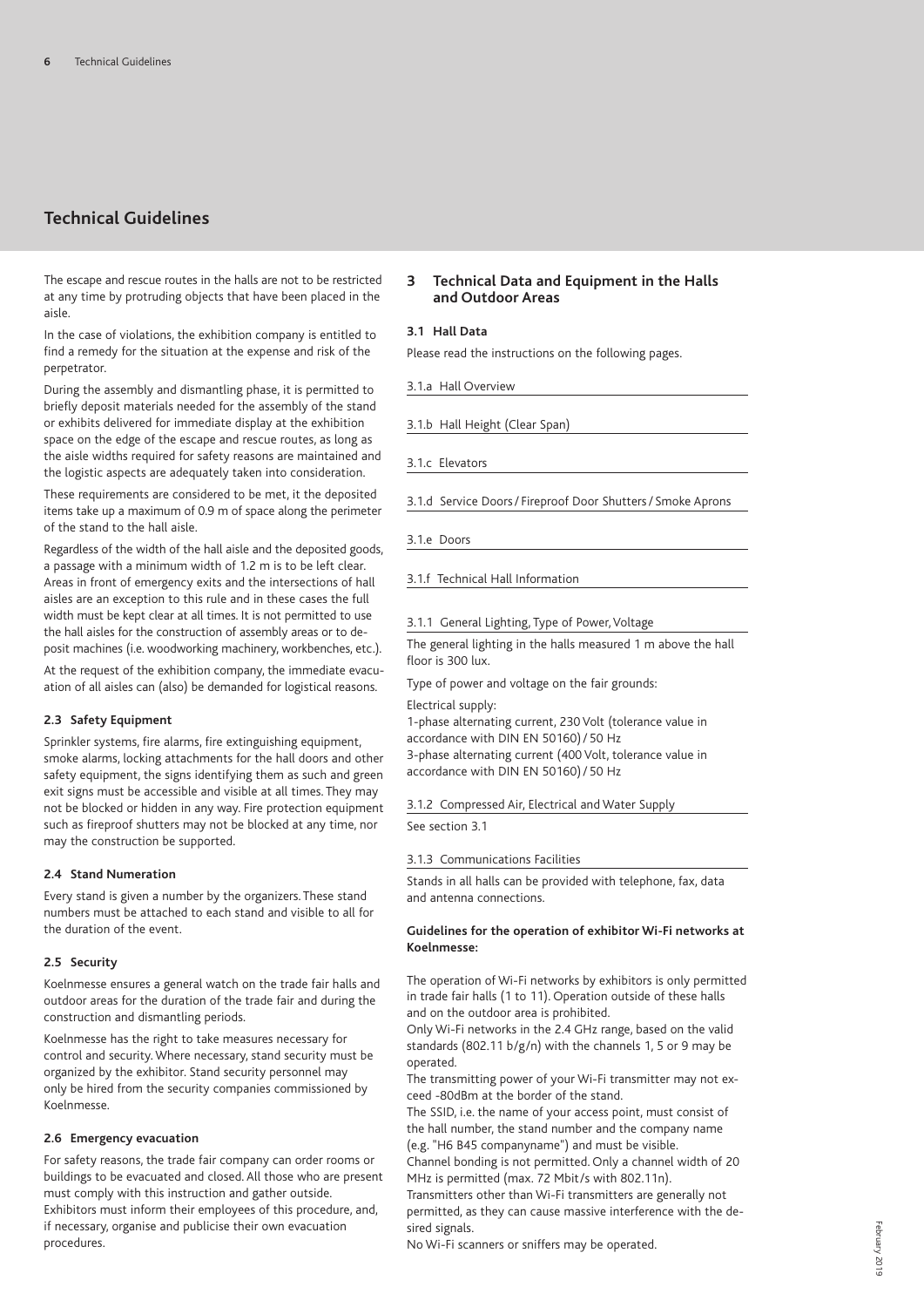3.1.a Hall Overview

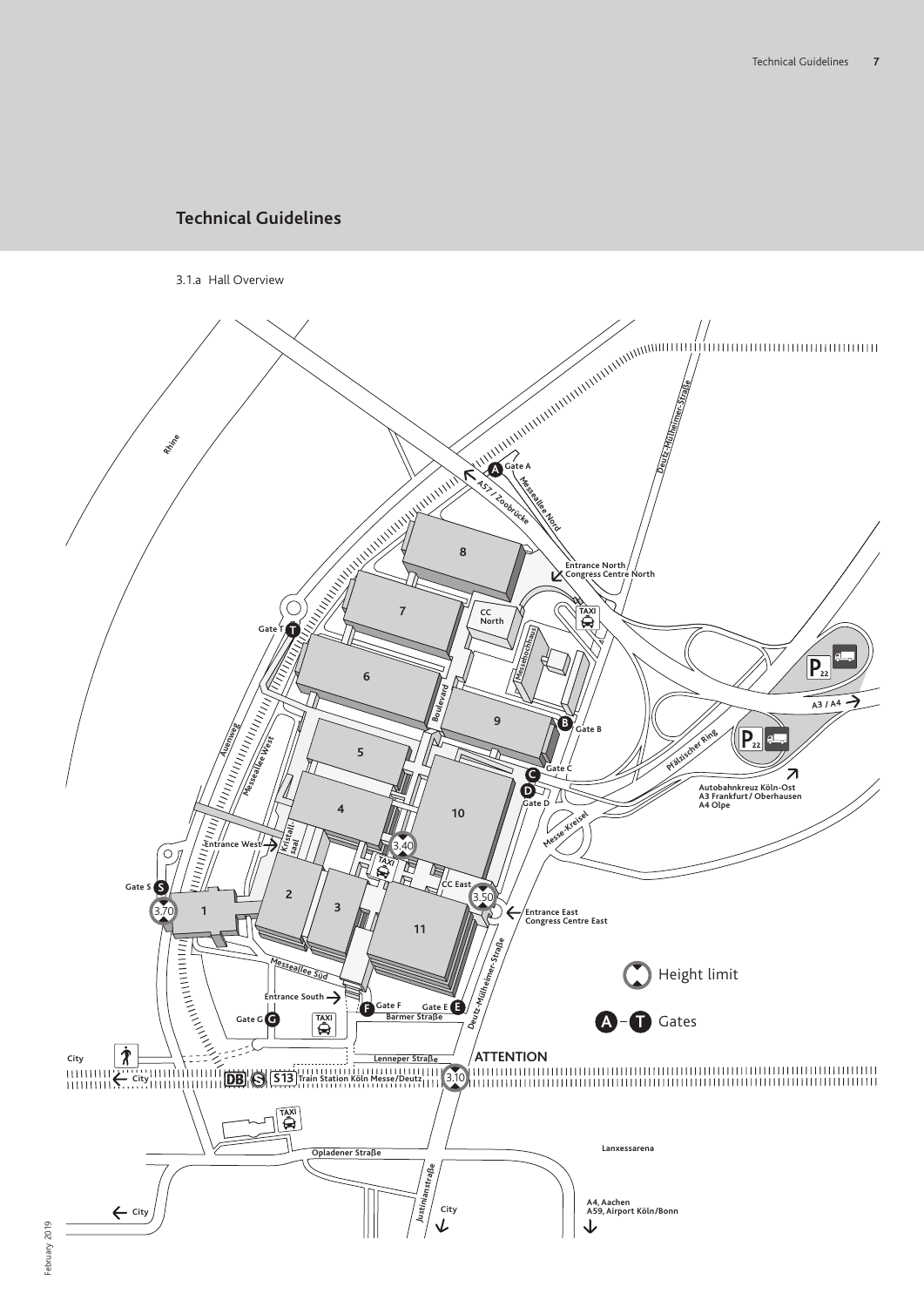3.1.b Hall Height (Clear Span) Does not apply to stand superstructures



## 3.1.c Elevators

|      |            | Load carrying |                   | Dimensions        |                   |
|------|------------|---------------|-------------------|-------------------|-------------------|
| Hall | Elevator   | capacity      | Width             | Depth             | Height            |
| 1.1  | A          | 50 kN         | 2.90 <sub>m</sub> | 4.70 <sub>m</sub> | 2.75m             |
| 1.1  | A          | 50 kN         | 2.90 <sub>m</sub> | 5.10 m            | 2.75m             |
| 1.1  | B          | 100 kN        | 3.40 <sub>m</sub> | 5.15m             | 2.75m             |
| 2.1  | B,C        | 100 kN        | 2.30 m            | 5.40 m            | 2.85m             |
| 3.1  | B, D, F, H | 30 kN         | 2.80 m            | 3.45m             | 2.10 <sub>m</sub> |
| 4.1  | Е          | 100 kN        | 2.60 m            | 5.10 m            | 2.85 m            |

|      |          | Load carrying | Dimensions |                   |                   |
|------|----------|---------------|------------|-------------------|-------------------|
| Hall | Elevator | capacity      | Width      | Depth             | Height            |
| 5.1  | F        | 100 kN        | 2.30 m     | 4.20 m            | 2.90 <sub>m</sub> |
| 11.1 | F, I     | 50 kN         | 2.45 m     | 3.75m             | 2.65 m            |
| 11.1 | Н        | 50 kN         | 2.35 m     | 3.35 m            | 2.65 m            |
| 11.1 | A, D     | 75 kN         | 3.35 m     | 4.50 m            | 2.90 <sub>m</sub> |
| 11.1 |          | 75 kN         | 5.50 m     | 3.17 <sub>m</sub> | 2.65m             |
|      |          |               |            |                   |                   |

Subject to alterations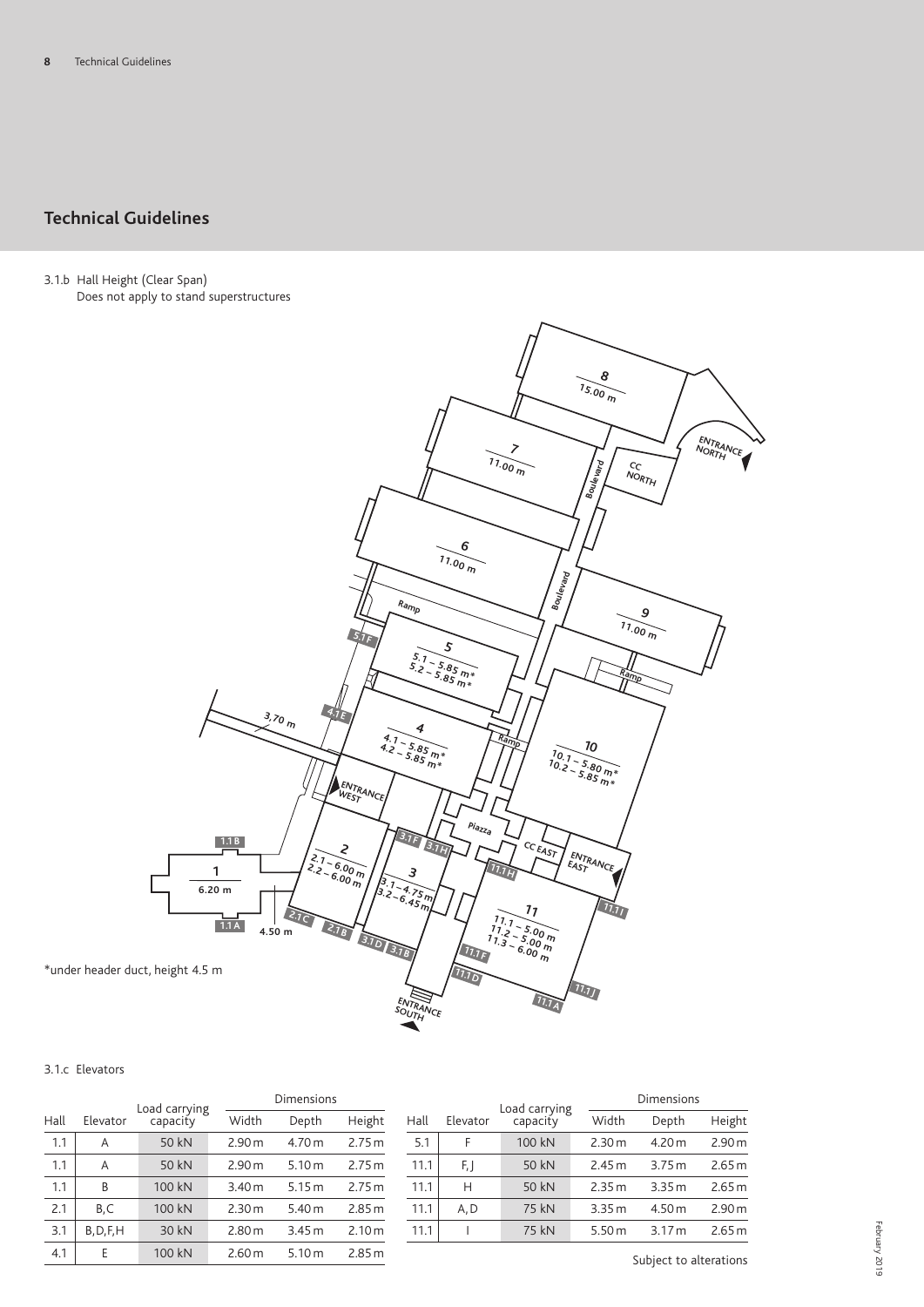

## 3.1.e Doors

|      |                           | Dimensions        |                   |
|------|---------------------------|-------------------|-------------------|
| Hall | Door                      | Width             | Height            |
| 1.2  | C                         | 3.50 <sub>m</sub> | 4.00 m            |
| 2.1  | G                         | 3.30 <sub>m</sub> | 4.15m             |
| 2.2  | O                         | 3.20 <sub>m</sub> | 4.15m             |
| 3.1  |                           | 5.10 m            | 4.20 m            |
| 3.1  | E                         | 3.40 <sub>m</sub> | 2.75m             |
| 4.1  | A                         | 4.10 m            | 4.20 m            |
| 4.1  | Н                         | 4.70 m            | 3.90 <sub>m</sub> |
| 4.1  | L                         | 4.30 m            | 4.00 m            |
| 4.2  | O                         | 4.00 m            | 4.00 m            |
| 5.1  | J, K                      | 4.10 m            | 4.10 m            |
| 5.2  | Q, S                      | 4.10 m            | 4.10 m            |
| 6    | D                         | 6.00 m            | 6.00 <sub>m</sub> |
| 6    | A, B, C, E, F, G, H, I    | 6.00 <sub>m</sub> | 4.50 m            |
| 7    | F                         | 6.00 <sub>m</sub> | 6.00 <sub>m</sub> |
| 7    | A, B, C, D, E, G, H, I, J | 6.00 m            | 4.50 m            |
| 8    | D                         | 6.00 <sub>m</sub> | 6.00 <sub>m</sub> |
| 8    | A, B, C, E, F, G, H       | 6.00 m            | 4.50 m            |

|                           |                   | Dimensions        |
|---------------------------|-------------------|-------------------|
| Door                      | Width             | Height            |
| н                         | 6.00 m            | 6.00 <sub>m</sub> |
| A, B, C, D, E, F, G, I, J | 6.00 m            | 4.50 <sub>m</sub> |
| B                         | 4.20 m            | 4.10 m            |
| E                         | 4.40 m            | 4.10 m            |
| F                         | 4.40 m            | 4.10 m            |
| I                         | 4.40 <sub>m</sub> | 4.40 m            |
| N                         | 4.30 m            | 4.35 m            |
| P                         | 4.35 m            | 4.30 m            |
| Q                         | 4.35 m            | 4.30 m            |
| Τ                         | 4.30 m            | 4.35m             |
| C                         | 3.10 m            | 3.40 <sub>m</sub> |
| E                         | 5.20 <sub>m</sub> | 2.60 <sub>m</sub> |
| G                         | 3.50 <sub>m</sub> | 2.70 <sub>m</sub> |
|                           |                   |                   |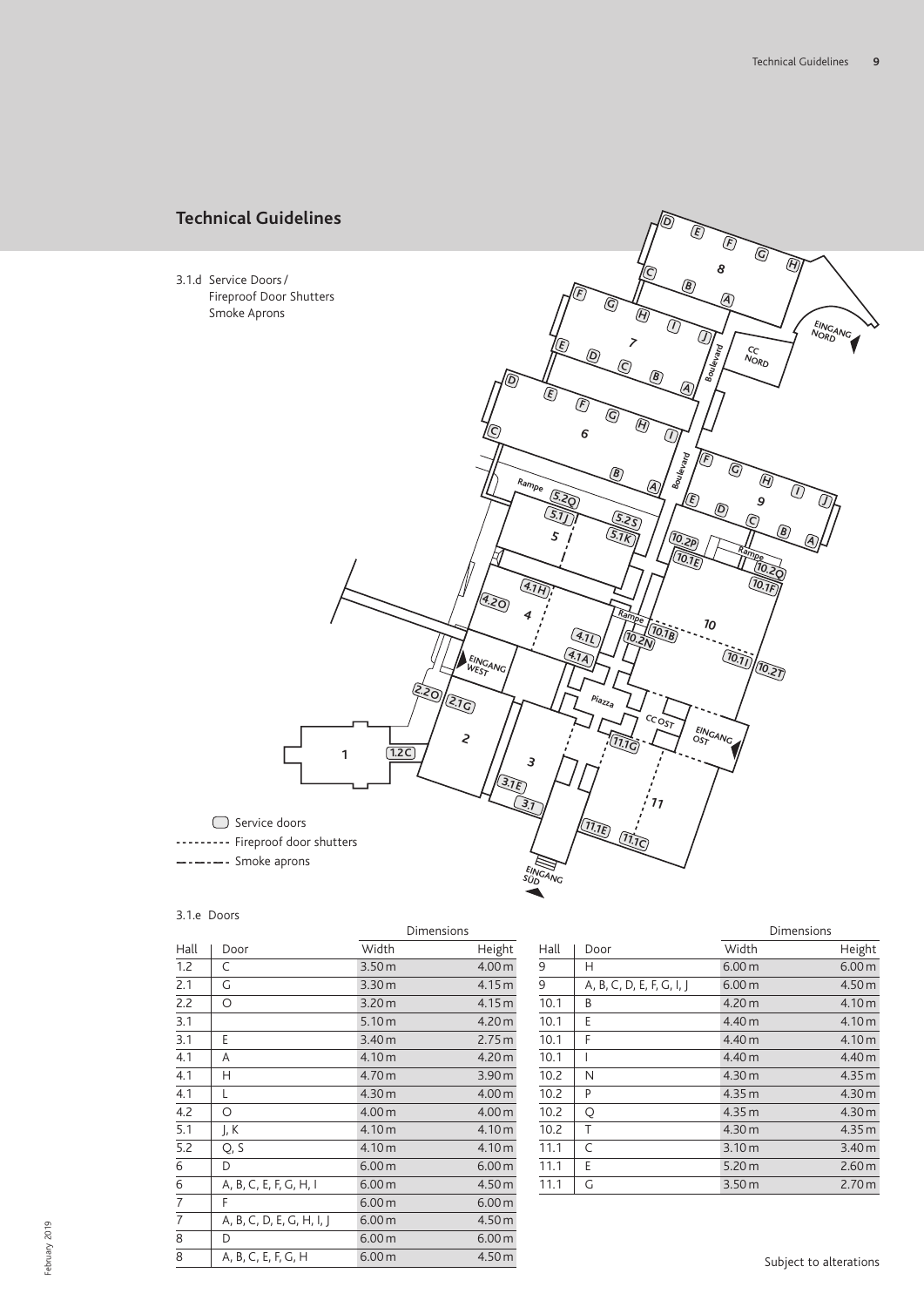## 3.1.f Technical Hall Information

| Hall               | Permissible<br>load<br>in kN per m <sup>2</sup><br>area | Supply<br>points            | Water<br>supply<br>points   | Compressed<br>air supply<br>points | Steam<br>supply<br>points | Exhaust<br>gas<br>facilities | Antenna<br>connections      | Sprinkler<br>system         | Parking<br>$area\zeta$<br>parking<br>levels |
|--------------------|---------------------------------------------------------|-----------------------------|-----------------------------|------------------------------------|---------------------------|------------------------------|-----------------------------|-----------------------------|---------------------------------------------|
| $\mathbf{1}$       | 10                                                      | п                           | п                           |                                    |                           | $\blacksquare$               | п                           | п                           |                                             |
| 2.1                | 20                                                      | п                           | $\mathcal{L}_{\mathcal{A}}$ | $\overline{\phantom{a}}$           |                           | $\blacksquare$               | $\mathcal{L}_{\mathcal{A}}$ | $\mathcal{L}_{\mathcal{A}}$ |                                             |
| 2.2                | 20                                                      | <b>In</b>                   | $\mathcal{L}_{\mathcal{A}}$ | п                                  |                           | п                            | <b>In</b>                   | $\mathcal{L}_{\mathcal{A}}$ | $\mathbf{1}$                                |
| $P. 2 - 3$         | 5                                                       | $\blacksquare$              |                             |                                    |                           |                              | п                           | ш                           |                                             |
| 3.1                | 20                                                      | $\blacksquare$              | $\mathcal{L}_{\mathcal{A}}$ | $\mathcal{L}_{\mathcal{A}}$        |                           | $\mathcal{L}_{\mathcal{A}}$  | $\mathcal{L}_{\mathcal{A}}$ | $\mathcal{L}_{\mathcal{A}}$ |                                             |
| 3.2                | 10                                                      | $\blacksquare$              | $\mathcal{L}_{\mathcal{A}}$ | $\blacksquare$                     |                           | $\mathcal{L}_{\mathcal{A}}$  | п                           | $\mathcal{L}_{\mathcal{A}}$ |                                             |
| $P.3 - 4$          | 5                                                       | п                           |                             |                                    |                           |                              | <b>In</b>                   | ш                           |                                             |
| $P.3 - 11$         | 5                                                       | п                           | п                           |                                    |                           |                              | <b>In</b>                   | п                           |                                             |
| 4.1                | 20                                                      | $\blacksquare$              | П                           | $\mathcal{L}_{\mathcal{A}}$        |                           | п                            | п                           | $\mathcal{L}_{\mathcal{A}}$ |                                             |
| 4.2                | 20                                                      | п                           | $\overline{\phantom{a}}$    | $\blacksquare$                     |                           | $\blacksquare$               | $\mathcal{L}_{\mathcal{A}}$ | $\blacksquare$              | $\overline{c}$                              |
| $P. 4 - 5$         | 5                                                       | $\blacksquare$              |                             |                                    |                           |                              |                             | $\mathbf{r}$                |                                             |
| $P.4 - 10$         | 5                                                       | п                           | п                           |                                    |                           |                              | п                           | п                           |                                             |
| 5.1                | 20                                                      | $\mathcal{L}_{\mathcal{A}}$ | $\mathcal{L}_{\mathcal{A}}$ | $\mathcal{L}_{\mathcal{A}}$        |                           | $\mathcal{L}_{\mathcal{A}}$  | $\mathcal{L}_{\mathcal{A}}$ | $\overline{\phantom{a}}$    |                                             |
| 5.2                | 20                                                      | п                           | $\mathcal{L}_{\mathcal{A}}$ | п                                  |                           | п                            | $\mathcal{L}_{\mathcal{A}}$ | $\mathcal{L}_{\mathcal{A}}$ | $\overline{c}$                              |
| $P. 5 - 10$        | 5                                                       | $\blacksquare$              |                             |                                    |                           |                              |                             | ш                           |                                             |
| 6                  | 50                                                      | п                           | $\mathcal{L}_{\mathcal{A}}$ | $\blacksquare$                     | $\ast$                    | $**$                         | п                           | п                           |                                             |
| $\overline{7}$     | 50                                                      | $\blacksquare$              | $\blacksquare$              | ш                                  | $\ast$                    | $**$                         | п                           | ш                           |                                             |
| 8                  | 50                                                      | п                           | п                           | $\mathcal{L}_{\mathcal{A}}$        | $\ast$                    | $**$                         | п                           | $\mathcal{L}_{\mathcal{A}}$ |                                             |
| 9                  | 50                                                      | п                           | <b>In</b>                   | п                                  | $\ast$                    | $***$                        | $\blacksquare$              | п                           |                                             |
| 10.1               | 20                                                      | $\blacksquare$              | П                           | п                                  | <b>East</b>               | п                            | п                           | ш                           |                                             |
| 10.2               | 20                                                      | п                           | $\mathcal{L}_{\mathcal{A}}$ | $\mathcal{L}_{\mathcal{A}}$        |                           | $\blacksquare$               | $\mathcal{L}_{\mathcal{A}}$ | $\mathcal{L}_{\mathcal{A}}$ | $\mathbf{1}$                                |
| 11.1               | 20                                                      | п                           | $\mathcal{L}_{\mathcal{A}}$ | п                                  | Middle                    | п                            | п                           | $\mathcal{L}_{\mathcal{A}}$ |                                             |
| 11.2               | 15                                                      | $\blacksquare$              | п                           | п                                  | South                     | <b>The State</b>             | п                           | ш                           |                                             |
| 11.3               | 7,5                                                     | $\blacksquare$              | $\blacksquare$              | $\mathcal{L}_{\mathcal{A}}$        |                           | $\mathcal{L}_{\mathcal{A}}$  | $\mathcal{L}_{\mathcal{A}}$ | $\blacksquare$              | $\mathbf{1}$                                |
| Boulevard<br>$***$ | 5                                                       | $\blacksquare$              | п                           |                                    |                           |                              | п                           | $\mathcal{L}_{\mathcal{A}}$ |                                             |

\* Subject to alterations Steam supply points on request

\*\* Exhaust gas system on request

\*\*\* Forklift trucks are strictly prohibited. Pallet jacks and other industrial trucks must be fitted with light-coloured plastic wheels. Steel wheels and black rubber wheels are not permitted. The floor must be protected against soiling by laying canvas, cover panels or similar underneath the cargo. Soiling must be completely removed without delay. Soiling or damage must be reported immediately to the technical service team or the facility manager.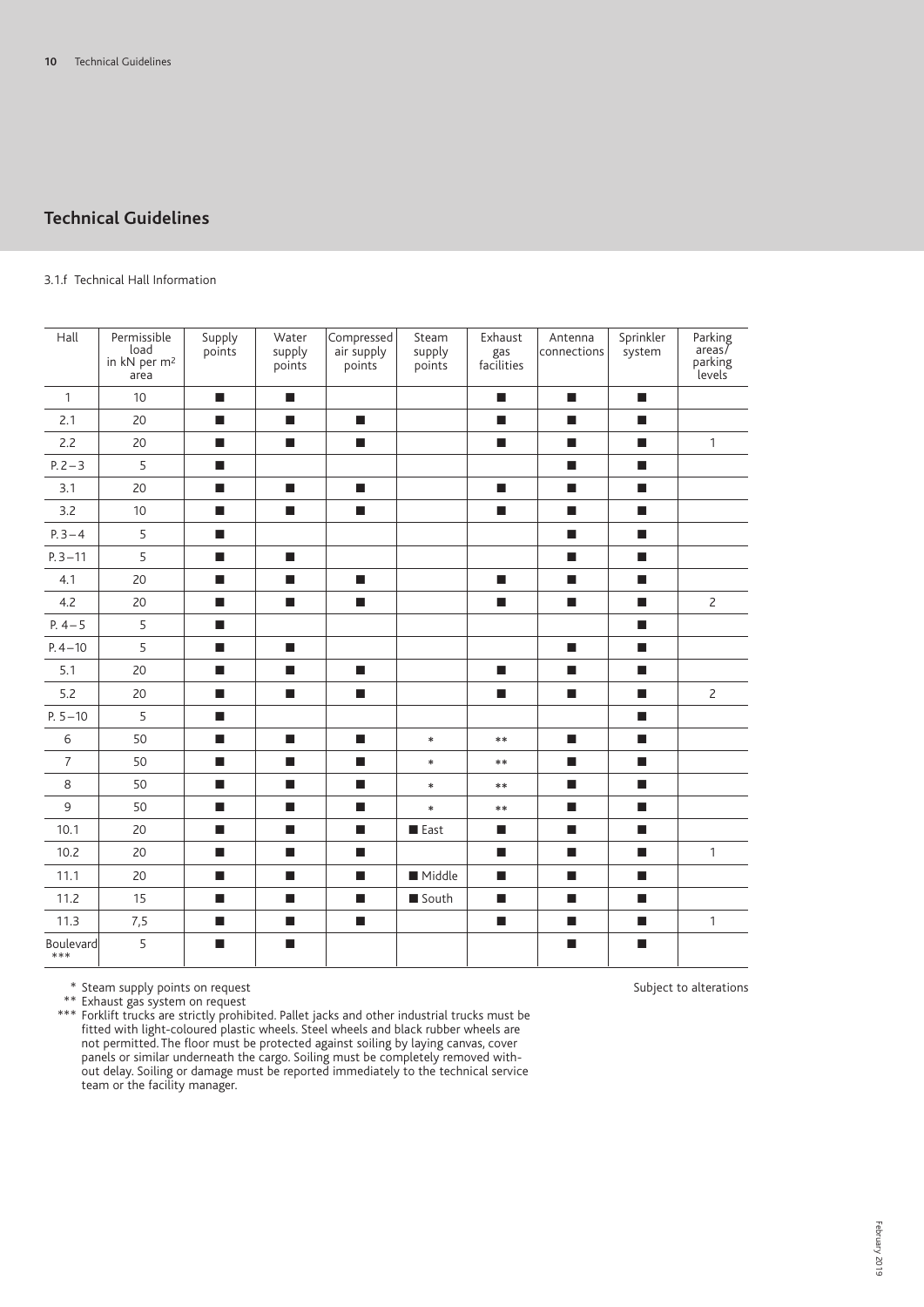The general operation of Wi-Fi networks by exhibitors is only permitted in compliance with the above-mentioned guidelines and when the Wi-Fi operation has been registered at least 4 weeks before the start of the trade fair.You can find the form at www.koelnmesse-service-portal.de.

NetCologne does not guarantee the operation of Wi-Fi networks for exhibitors.

NetCologne does not carry out any configurations on the Wi-Fi network of the exhibitor, the exhibitor is responsible for the orderly operation.

Networks which result in interference may not be operated. Koelnmesse and NetCologne retain the right to switch off these networks.

Measures required to locate and eradicate "disruptive transmitters" or networks which have been set up incorrectly will be invoiced to the originator. The current invoicing rate is 60 EUR for each commenced half hour.

#### 3.1.4 Sprinkler Systems

Halls 1 to 11 are fitted with sprinkler systems.

#### 3.1.5 Heating, Ventilation

Heating and ventilation is provided in all halls.

#### 3.1.6 Faults

Koelnmesse must be informed immediately in the event of any faults occuring in the technical supply. Koelnmesse is not liable for loss or damage resulting from such faults unless at least grossly negligent behaviour on the part of a legal representative or vicarious agent has occurred. In accordance with statutory obligations, Koelnmesse shall be liable for damages caused intentionally or by gross negligence in the event of any damage claims resulting from fatal injuries, bodily or health injuries.

## **3.2 Outdoor Areas**

Depending on the concept behind the event, the outdoor area may be used.

## **4 Stand Construction Regulations**

## **4.1 Stand Construction Safety**

Exhibition stands including equipment, exhibits and advertising material must be erected in such a stable manner as to avoid endangering life and limb, as well as safety and order.

The stand's stability must be ensured during all phases of the event (construction, the event itself, dismantling).

The exhibitor is responsible for the structural and transport safety of the exhibition stand and may be asked to provide proof thereof. This applies to the construction and dismantling times as well as to the event itself.

To ensure the stability of the stands, a horizontal equivalent distributed load of 0.125 KN per m2 should be used to maintain sufficient stability against sliding and overturning. Deviations are possible in justifiable individual cases, following consultation with Koelnmesse. If the case justifies it, Koelnmesse reserves the right to have a structural engineer evaluate the stand's stability on site for a fee. This also applies after a stand construction authorisation has already been issued.

Vertical construction elements and/or special constructions (e.g. free-standing walls, high exhibits, high decorative elements) which could fall over must be able to withstand a horizontally acting equivalent distributed load  $q_h$  where:

- $q_{h1} = 0.125$  kN/m<sup>2</sup> up to a height of 4 m above floor level
- $q_{h2} = 0.063$  kN/m<sup>2</sup> for all areas above a height of 4 m above floor level.

The area to be considered for this purpose is the projection of the actual surface onto the vertical plane (elevation). The documentation of these measurements must be available for inspection upon request by the trade fair company.

DIN 4102 (behaviour in the case of fire of construction materials, components) or EN 13501 —1 must be observed and complied with.

### **4.2 Stand Construction Authorization**

Assuming that the technical guidelines are observed when designing and erecting stands, there is no need to submit for approval drawings for one-story stands in the halls.

All other stands, mobile stands, special constructions and superstructures must be approved.

## 4.2.1 Inspection and Acceptance of Constructions which Require a Permit

Dimensioned stand plans in the German language on a scale of at least 1:100 with plans and elevations must be submitted for approval to Koelnmesse in duplicate at least six weeks before the start of construction.

One copy of the stand plan is returned to the exhibitor/stand constructor with an 'approved' endorsement once it has been checked. Construction of the stand may only commence after this 'approved' endorsement has been granted.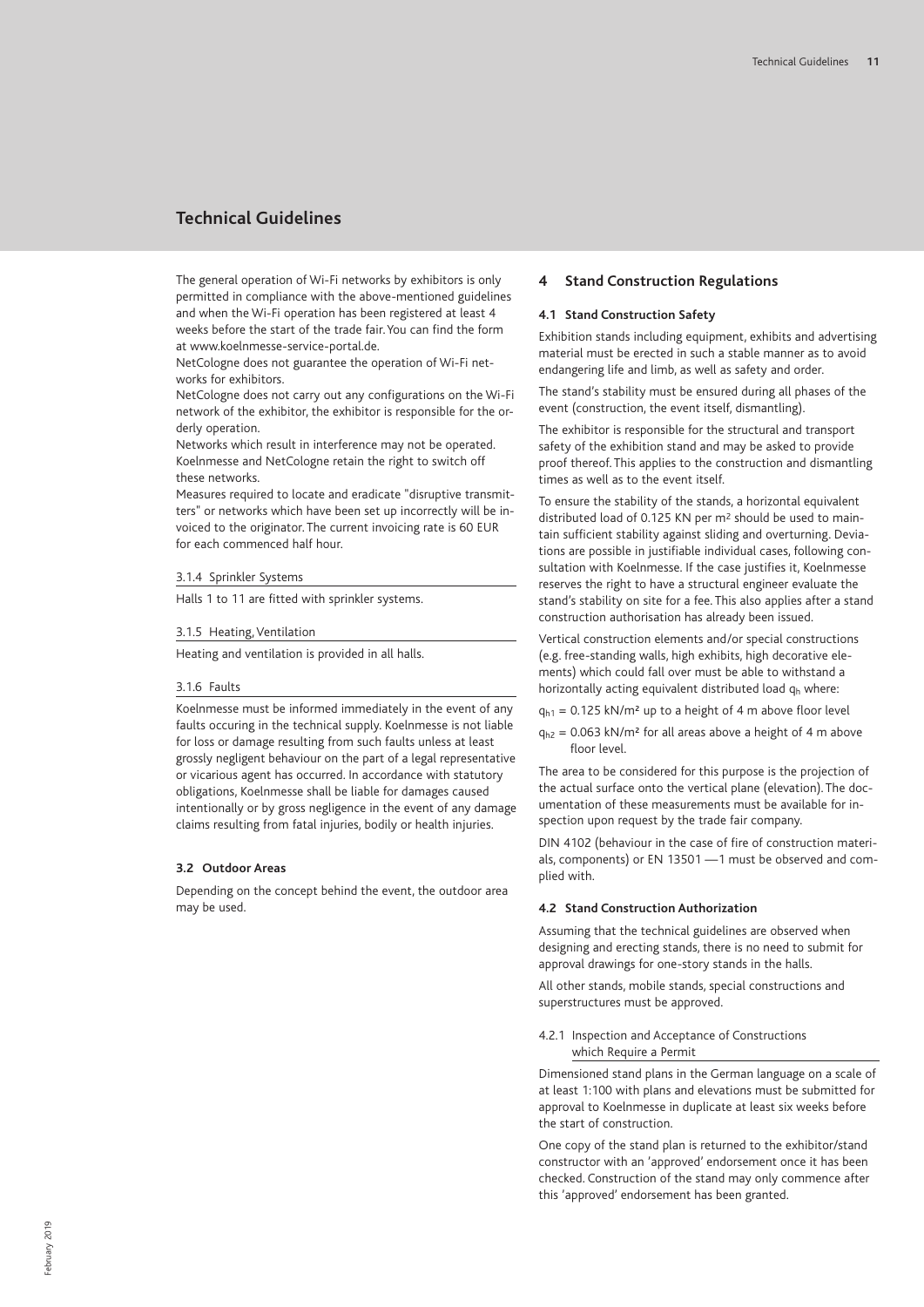For the approval of:

- $\blacksquare$  special constructions
- $\blacksquare$  two-storied constructions
- $\blacksquare$  cinema space or auditoriums
- $\blacksquare$  outdoor constructions
- $\blacksquare$  stage area
- $\blacksquare$  temporary constructions

the following documentation (in duplicate) must be submitted in German at least six weeks before the start of construction:

- a) tested structural (static) calculations in accordance with German standards;
- b) a description of the construction and
- c) stand constructional drawings on a scale of 1:100 (plans, elevations, sections), construction details on a larger scale.
- d) Points a) and b) do not apply in cases where a type verification and tests/inspect and test log book can be provided.

The cost of the building permit procedure will be invoiced to the exhibitor/stand constructor.

## 4.2.2 Vehicles, Containers and Tents

Permission has to be obtained for the parking or erection of vehicles, trailers, containers, refuse containers, tents, etc. For a fee, a reservation for a parking spot can be applied for in the logistics zone outside the halls for vehicles, trailers, containers, refuse containers, etc. using the order form T.20. This can be found in the Koelnmesse Service Portal (KSP).

Depending on the usage, state and location, it may be necessary to have vehicles, containers and tents, etc. left inside and outside the halls equipped with fire extinguishers and fire detectors (which are connected to the fire alarm system of Koelnmesse and that of the Cologne fire department).

#### 4.2.3 Modifications to non-regulation Components

Stand constructions which have not been approved and/or do not comply with the technical guidelines or legal provisions may have to be altered or removed.

If these changes are not completed within the time stipulated by Koelnmesse, the latter has the right to make these changes itself at the expense of the exhibitor.

The partial or complete closure of a stand may also be ordered should important grounds, especially serious safety deficits, exist.

### **4.3 Overall Height**

Details on the official stand height for each event are contained in the registration forms. Approval must be sought from Koelnmesse for constructions which exceed this limit.

Stand constructions on the boundary between adjacent stands must be designed in a neutral manner above a height of 2.5 m.

### **4.4 Fire and Safety Regulations**

#### 4.4.1 Fire Protection

## 4.4.1.1 Stand Construction and Decoration Materials

Generally no easily flammable, burning droplets or toxic gases and materials with a strong smoke formation such as polystyrene hard foam (Styrofoam) or any similar materials are allowed to be used. This applies equally for the stand construction and for decoration materials.

Furthermore, in individual cases special stipulations may apply for the load-bearing structural elements (i.e. non-flammable) for reasons of safety.

In addition to the above-mentioned characteristics, decoration material has to be classed at least as flame retardant (Class B1) in accordance with DIN 4102 and have a low smoke generation or at least fall under Class C-s2,d0 in accordance with EN 13501-1. A test certificate on the building material class of the implemented material may be requested.

In individual cases, normally flammable and/or decoration material with burning droplets are allowed to be used if

- **–** these are sufficiently protected against flammability due to the corresponding installation, or
- **–** these are only implemented in low quantities or in positions where no fire/safety risk exists.

The testing and approval of the respective installation situation is exclusively carried out by the trade fair organization and upon prior written notification about the planned installation of these materials. The required documents (i.e. on the installation situation or the fire protection classes) must be attached.

As a rule, bamboo, reed, hay, straw, bark mulch, peat or similar materials do not comply with the above-mentioned requirements and in general have to be protected separately or the necessary fire protection measures have to be carried out. Foliage and conifers are only allowed to be implemented if their roots are moist.

The implementation of plastic cable straps to fasten statically stressed parts is prohibited.

### 4.4.1.2 Display of Motor Vehicles

Display in the exhibition halls: Vehicles with combustion engines may only have enough fuel in their tanks to drive into and out of the facility (the fuel reserve warning light must be on in the display). The fuel tank must be locked.

If vehicles are presented in other building areas, additional safety measures may be required, including the inerting of tanks, the disconnection of batteries and/or the use of security guards.

## 4.4.1.3 Explosive Substances/ munitions

Explosive substances are subject to the respective valid version of the Explosives Act and may not be used or exhibited at trade fairs and exhibitions. This also applies to ammunition within the sense of the Weapons Act.

#### 4.4.1.4 Pyrotechnics

Regardless of and subject to the granting of an official permit (Office of Public Order of the City of Cologne, Tel.: +49 221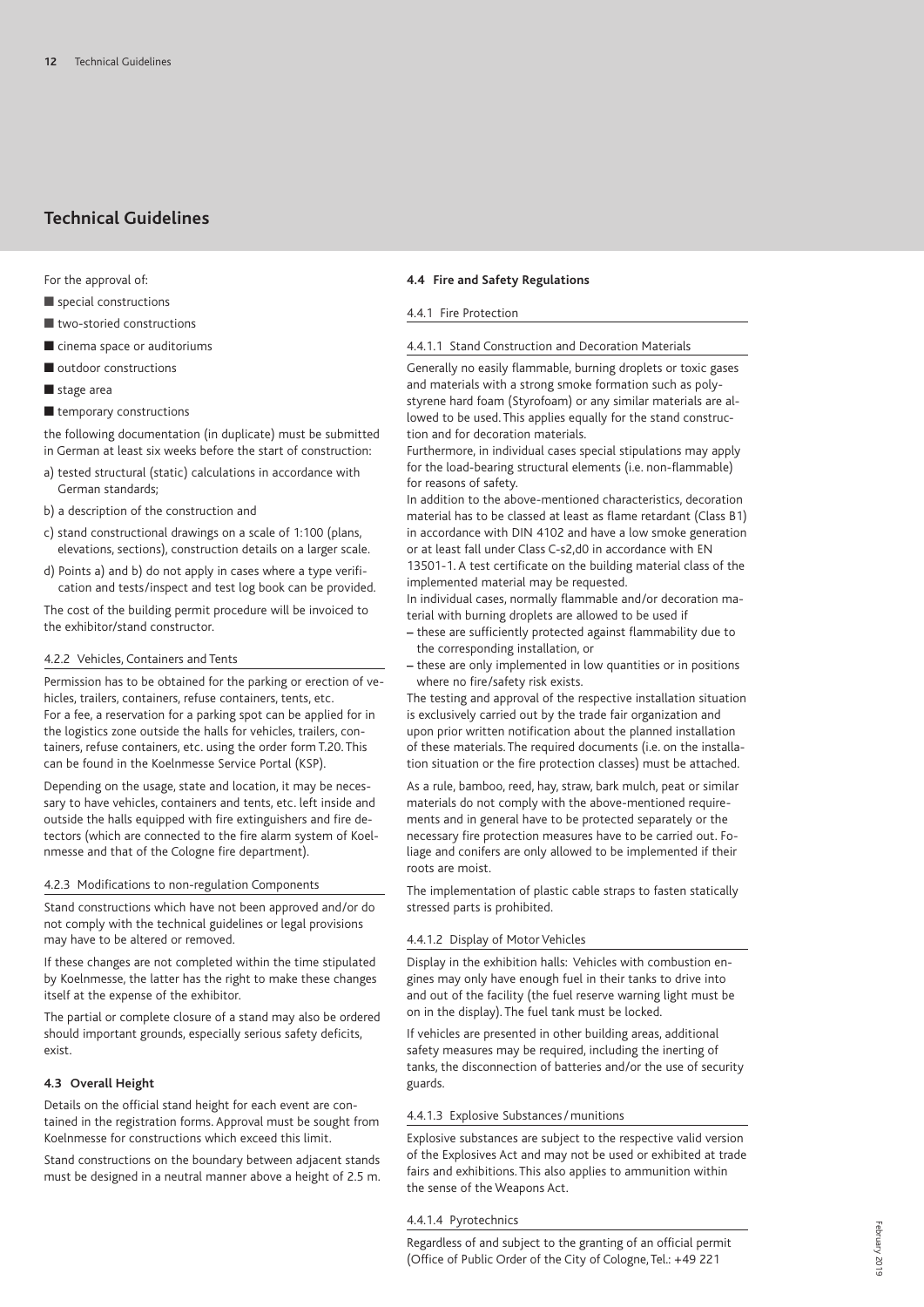221-0), the written consent of Koelnmesse has to be obtained in advance for pyrotechnic presentations.

Proof of the license holder and the certificate of competence have to be presented. In order for the permit to be issued, details on the place and time of the presentation, the number and type of the pyrotechnic effects, the registration numbers of the fireworks (BAM/German Federal Institute for Materials Research & Testing), the duration of the pyrotechnic effects, the required safety distance as well as a risk assessment have to be provided. The required documents have to be submitted in due time, however at least 14 days before the presentation. The trade fair exhibitor has no entitlement to be granted a permit.

#### 4.4.1.5 Use of Balloons and flying objects

The use of safety-gas-filled balloons and other flying objects in the halls and outdoor areas must be approved by Koelnmesse.

#### 4.4.1.6 Fog Machines

The implementation of fog machines and/or hazers is subject to approval, a written application for which has to be submitted to Koelnmesse prior to the official assembly period.

In line with the ordinance on hazardous materials and the EC guidelines, fog fluids are not allowed to contain any dangerous substances. It is not permitted to use fluids that contain oil.

A corresponding safety data sheet has to be presented. The range of the fog emitted should be limited down to the stand area.

Koelnmesse will determine the maximum height to which the fog is allowed to rise.

The safety signs as well as the escape routes and emergency exits are not allowed to be restricted by the fog and have to remain identifiable at all times.

#### 4.4.1.7 Smoking in the Halls

In order to avoid the risk of causing a fire, smoking should generally be avoided. In those cases where there is no specific ban on smoking for a stand or part thereof, the exhibitor must ensure the provision of sufficient ashtrays or ash containers made of non-flammable material and must ensure that they are emptied on a regular basis.

#### 4.4.1.8 Recycling Containers, Non-Recyclable Trash Containers

Recycling containers and non-recyclable trash containers made of flammable material may not be used at the stands. Recycling containers and non-recyclable trash containers at the stands must be emptied regularly and at least every evening once the trade fair has ended for the day. Should larger amounts of inflammable refuse accumulate, these must be disposed of several times a day.

#### 4.4.1.9 Spray guns, solvent-based paints

The use of spray guns as well as the implementation of solvent-based paints is forbidden. Furthermore, it is not permitted to release solvent-based substances/liquids into the sewer or wastewater system of Koelnmesse (see also 6.2.1).

4.4.1.10 Abrasive Cutting and Grinding Work and all Work / Demonstrations/Displays with Open Flames, Fireplaces and Fire Loads

Welding, cutting, soldering, grinding and separating work as well as other work with open flames or flying sparks is prohibited in the exhibition area and on the company grounds of Koelnmesse.

In exceptional cases a permit for flame work with special safety conditions (permit for work involving an increased risk of fire) can be issued by the Exhibition Technology Department upon written request.

The presentation of exhibits involving open flames as well as performances involving open flames, fireplaces and fire loads have to be registered with Koelnmesse at least six (6) weeks prior to the start of the event.

E-mail: Safety@koelnmesse.de

The following are subject to registration:

- a) The operation of all types of fireplaces, i.e. fires with chimneys, torches, radiant heaters, candles (even inside a glass), grills (gas or coal-driven). Fireplaces that serve purely for decoration purposes are not permitted in the exhibition halls.
- b) The introduction of larger volumes of fire loads (i.e. firelighters, charcoal, bioethanol, etc.)

Attention: The operation of non-registered fireplaces is prohibited, this also applies for the introduction of high fire loads.

If the exhibition, presentation and operation of fireplaces or the introduction of fire loads is permitted, Koelnmesse will lay down the necessary framework conditions and inform the respective party in writing.

## 4.4.1.11 Empty Containers

It is forbidden to store empty containers of all kinds (e.g. packaging and package materials) at the stands and outside the stands in the hall. All empty containers must be removed immediately.

The contract carrier of Koelnmesse offers storage options.

#### 4.4.1.12 Fire Extinguishers

We suggest you keep suitable and tested fire extinguishers on hand at your stand. Please note that two-storey stands and stands with a high content of flammable materials must have a fire extinguisher available.

Exlusively foam extinguishers are allowed to be used. Powder extinguishers are necessary for presentations with flammable gases.

Fire extinguishers suitable for extinguishing burning fat must be available in kitchen areas. Please complete and return the appropriate form to hire fire extinguishers.

## 4.4.2 Stand Covering

To prevent the sprinkler system from being inhibited, exhibition stands must be open at the top.

Ceilings are considered to be open if horizontally a maximum of 50 percent of the ceiling area as calculated for every individual square metre of the ceiling area is closed (if ceilings are tilted, this is calculated on the basis of the horizontally projected area covered by the ceiling).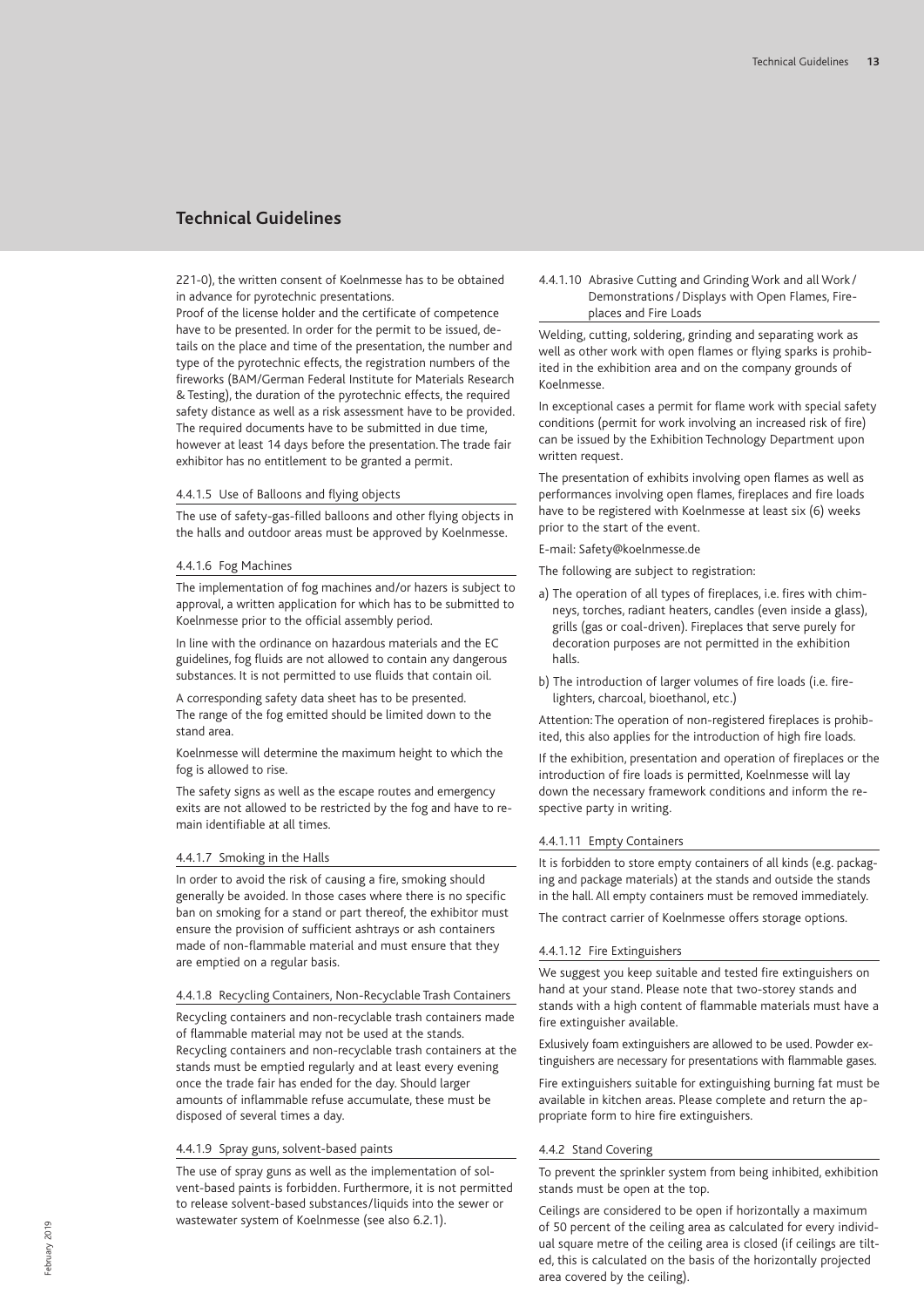A valid certificate from an approved inspection office regarding fire resistance (B1 according to DIN 4102 or Class EN 13501-1, at least Class c-s2, d0) and sprinkler suitability must be submitted. The opening of the material must measure at least 2x4 mm or 3x3 mm (interior dimensions) in a non-stretched state. Alternatively, the system´s sprinkler suitability (heat and water permeability) can be demonstrated with a VdS certificate. It must be ensured that the span fabrics that are used are installed horizontally and in one layer. The span fabrics can be stretched across individual fields measuring up to 30 square metres without requiring any additional measures. Fields that exceed this size have to be supported by additional construction measures.

## 4.4.3 Glass and acrylic glass

## Only safety glass is permissible.

The edges of the glass panes must be worked or protected in such a manner that there is no danger of injury. Components made wholly of glass must be marked at eye level.

In the case of structures made of glass, the requirements listed in the "Glass in Stand Construction" information sheet (which can be ordered from the Event Engineers Department) must be adhered to.

### 4.4.4 Meeting places

All rooms that are enclosed on all sides (closed rooms) and have no visual or acoustic connection with the hall must be fitted with a visual and acoustic warning system to ensure that alarm signals may be received at the stand at all times. Exceptions are possible subject to approval.

## **4.5 Exits, escape routes, doors**

### 4.5.1 Exits and escape routes

Stand areas that cover more than 100 m<sup>2</sup> or do not have a clear layout must have at least two separate exits/escape routes that are located opposite one other (Special Construction Regulation Part 1: Assembly Areas §6 SBauVO).

The distance from any point of an exhibition space to a hall gangway may not exceed 20 metres (in accordance with Special Construction Regulation Part 1: Assembly Areas §7 SBauVO).

The emergency exits and escape routes have to be marked as such in accordance with DGUV V9.

### 4.5.2 Doors

It is not permissible to use swinging doors, revolving doors, code-operated doors or sliding doors at emergency exits or escape routes.

#### **4.6 Platforms, Ladders, Steps, Catwalks and Ramps**

Generally accessible areas that directly border areas that are more than 0.20 metres lower are to be surrounded by railings. These have to be at least 1.10 m high and have a horizontal load resistance on the handrail of 1.0 kN per running metre. They have to be equipped with at least one upper chord, one middle chord and one lower chord.

A statics certificate has to be presented for the platform. Depending on the use to which it is put, the floor must be able to support at least 2.0 kN/m2 in accordance with DIN EN 1990-12, sheet 3, if used for an office or consulting space, and at least 5.0 kN/m2 if used for an exhibition space. Platforms which are to be reachable by taking only one step may not be more than 0.19 metres high.

It is not permissible to place steps in main or secondary gangways or necessary passageways. It is permissible to have three or more stairs placed after each other if they have stair lighting as well as lighting from above, and if the stair lighting is connected to the security lighting.

The gradient of the ramps is not allowed to exceed 6%.

Ladders, steps and catwalks must be in accordance with accident prevention regulations.

### **4.7 Stand Design,Walls**

#### 4.7.1 Appearance

The exhibitors are responsible for the design of their stands.

Closed walls that are adjacent to visitor corridors need to be approved by Koelnmesse.

The backs of stands that are adjacent to other stands must be kept in a neutral color and design so that they do not interfere with the design of the neighboring stands.

## 4.7.2 Checking the Rented Area

The rented area is marked by Koelnmesse.

The local markings shown at the rented area are the only ones valid for stand location, layout and dimensions as well as for any built-in units.

The stand boundaries must be adhered to.

## 4.7.3 Changes to the Substance of the Building

The various parts of the halls and the technical equipment may not be damaged, soiled or changed in any other way (e.g. drilling, nailing, screwing). In addition, the building and its parts may not be painted, decorated with wallpaper or glued.

The halls, their parts and the technical equipment may not be impaired in any way by stand superstructures or exhibits.

It is permitted to enclose the columns and supports of the halls within the stand areas as long as the columns/supports are not damaged and the height regulations are adhered to.

## 4.7.4 Hall Flooring

Rugs and other floor coverings may not project beyond stand boundaries and must be laid out in such a way that accidents do not occur. Only adhesive tape that can be removed without leaving any residue may be used to affix objects.

All materials must be removed without leaving any residue. This also applies to substances such as oil, grease, paint etc.

The floor of the halls may neither be painted nor glued.

Anchorages or fastenings are not permitted.

### 4.7.5 Hanging Objects from the Hall Ceiling

Objects may only be hung from the hall ceiling at the fittings intended for this purpose and may only be hung up by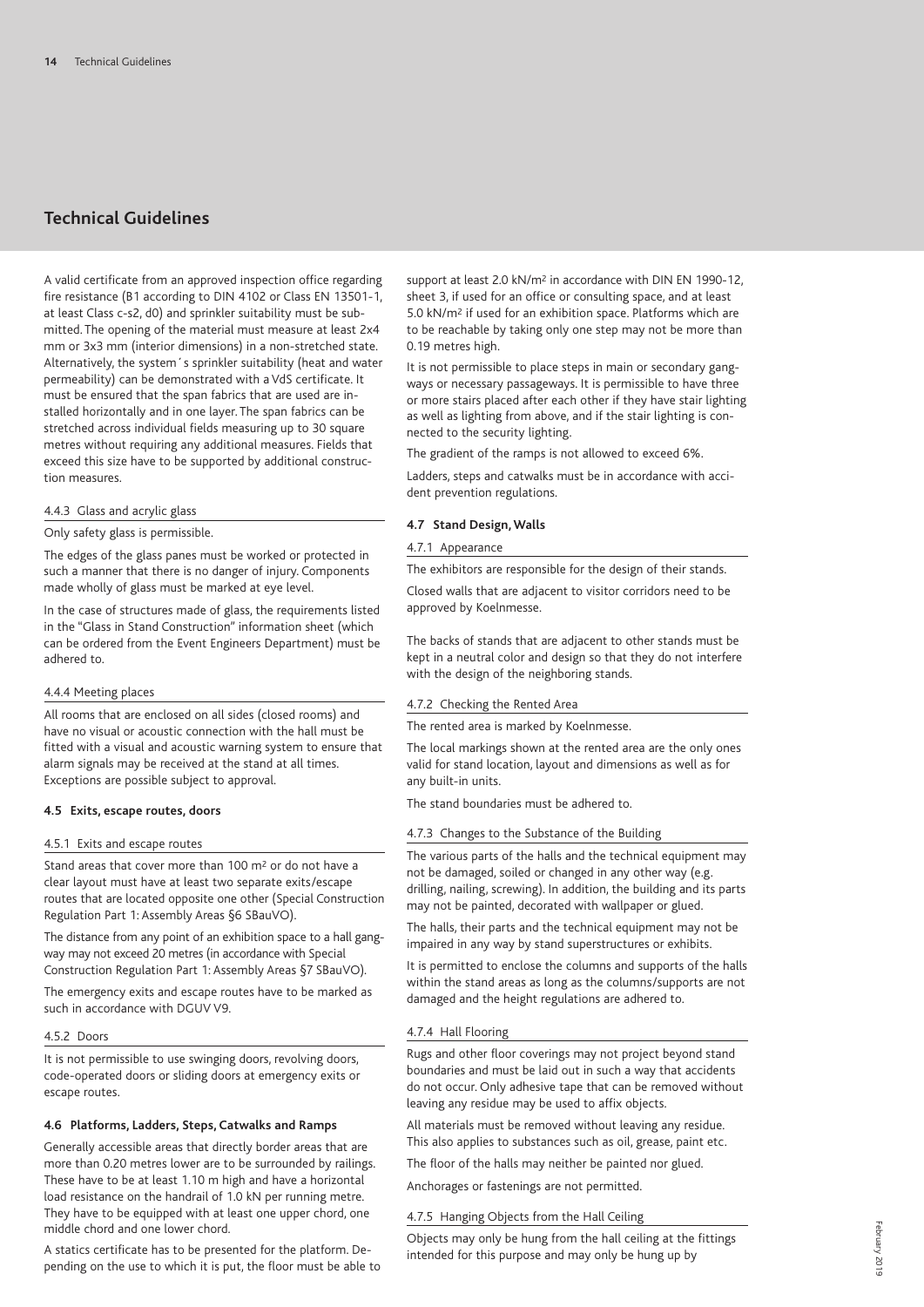Koelnmesse.The mounting equipment provided for this purpose must be used and may not be removed. Ceilings, advertising materials, banners, lighting elements and similar objects may be hung vertically from the supporting structure of the hall ceilings in compliance with the regulations concerning the overall height and permissible loads on Form T.03. With regard to attaching the objects to be hung, the relevant safety regulations must be observed, especially DGUVV1 (General Regulations), DGUV V17 (Event and Production Facilities for Scenic Presentations), DGUV V54 (Jacks, Lifting and Pulling Equipment) and the Special Construction Regulation Part 1: Assembly Areas (SBauVO).

Elements that are intended to stand on the floor must be manufactured in a way that allows them to stand in a stable manner. Elements that require suspension devices for such stability are not permitted. Projecting parts of constructions that stand in a stable manner on the floor are permitted to be hung from the hall ceiling.

The materials (beam carriers etc.), cables, and fastening devices used on their own responsibility by exhibitors or by companies commissioned, by the exhibitors must comply with the valid regulations and must be free of defects.

## 4.7.6 Stand Partition Walls/ System Stands

Koelnmesse generally does not use walls to demarcate the area rented by the exhibitor.

Those exhibitors wishing to use partition walls for their stands can order them from Koelnmesse. These walls are 250 cm high and approximately 100 cm wide, with a white, scratch-resistant plastic surface. They may not be painted, glued, nailed, or otherwise damaged in any way. In the event of damage, a replacement fee of €300 per wall element will be invoiced to the exhibitor. For a surcharge, the partition walls are available with coloured coatings. All graphics or similar items affixed by the exhibitor must be fully removed after the event, without damaging the walls or leaving any residue on the walls.

Shelves and other furnishings may not be attached to the partition walls.

System stands can be obtained from Koelnmesse. Detailed information can be found in the appropriate forms.

If ordered on time, the stand or stand partition walls can be accepted and occupied 24 hours prior to the start of the trade fair. Occupation at an earlier time requires written agreement. The structures erected by Koelnmesse may not be altered.

Koelnmesse does not guarantee the stability or safety of the framework structure if construction elements are damaged or disassembled in any way.

The exhibitor is personally liable for arbitrary changes and resulting damages to stand structures carried out by themselves or by third parties under commission.

Due to personal liability considerations, exhibitors are strongly advised to suitably insure the rented property.

The system stands and stand partition walls are dismantled immediately after the end of the event. All items belonging to exhibitors must therefore be taken away once the trade fair is over. If any items, particularly food, beverages, and tobacco, are found after the trade fair is over, it will be assumed that the exhibitor or other person has relinquished ownership of these

items. Items that are especially marked in a manner clearly recognizable to third parties are not subject to this regulation. Koelnmesse is not liable within the limits imposed by law for loss or damage as long as intention or gross negligence cannot be proven.

#### 4.7.7 Advertising / Presentations/ Advertising space

Stand and exhibit labels as well as company trademarks and brand names may not exceed the prescribed height.

Acoustic and visual presentations must also be approved by Koelnmesse. The permit is issued under the condition that the sound volume will not exceed 70 decibels and the presentation does not interfere with work at the neighboring stands in any way.

If these regulations are repeatedly violated, the power supply to the exhibitor's stand can be interrupted regardless of the effect on the stand as a whole. The exhibitor is not entitled to compensation for any damage suffered directly or indirectly due to the interruption in the power supply. The burden of proof of compliance with the regulations lies with the exhibitor.

Printed material and advertising may only be distributed in the exhibitor's own stand area.

Advertising space within the exhibition grounds is let exclusively by Koelnmesse.

Upon request, Koelnmesse will provide the necessary advertising spaces for a rental fee and will take care of the professional design of your advertising. Koelnmesse will mount the advertisements if commissioned to do so. The booking of advertising spaces must be made at the latest six weeks before the event commences. Should exhibitors provide their own advertisement facilities, or such as have been specially made for them, then these must conform to fire, structural and safety requirements and must in their design be in keeping with the standards as laid down for exhibition advertising by the Koelnmesse. The deadlines set by the Koelnmesse for the delivery and collection of such advertisement facilities must be strictly observed.

For reasons of technical safety, punctual observance of time schedules and fiability in case of damage, the Koelnmesse is exclusively responsible for the installation, assembly and dismantling of advertisement facilities.

After confirmation of your order you will receive an invoice from the Koelnmesse concerning its services (hire charge foradvertising space, allocation of advertisement facilities, costs of the assembly and dismantling work and the design and/or the creation of the advertising message). This invoice is to be settled in full, without deductions of any kind, at the latest 10 weeks prior to the beginning of the event. After this date made out invoices become due immediately and payable in full without any decution. Objections of any kind in respect of the invoice must be made within one week of receipt of the said invoice Complaints received after this date cannot be considered.

## 4.7.8 Barrier-free access

The design of the stands should enable barrier-free access. People with disabilities should be able to access and use the stands and their facilities without outside help.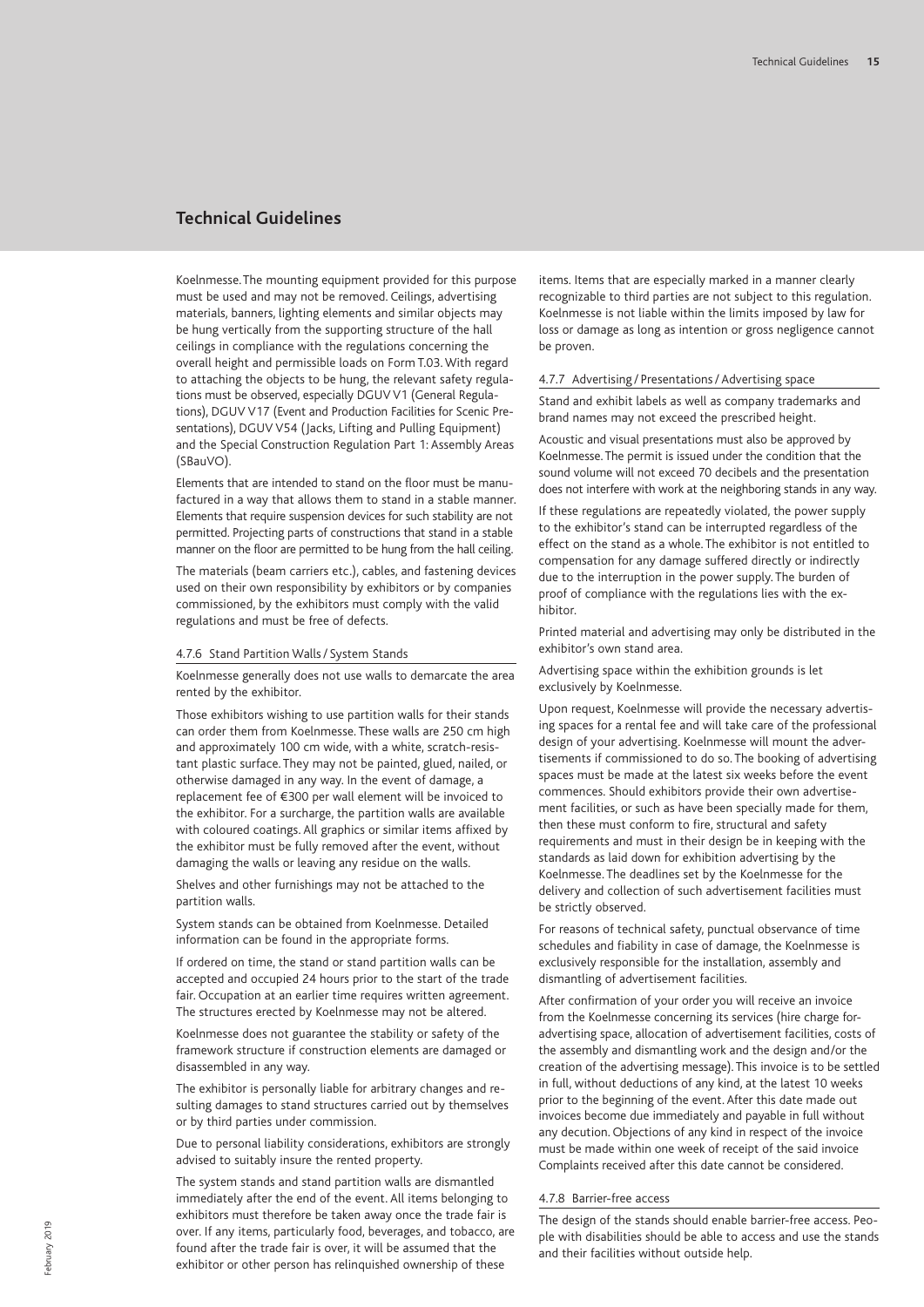## **4.8 Outdoor Areas**

Information on the technical conditions can be requested from Koelnmesse.

## **4.9 Two-Story Construction**

## 4.9.1 Construction Request

Two-story constructions can only be erected with the approval of the responsible Koelnmesse project management.

Two-story constructions can be erected in halls 1, 2, 3, 4, 5, 6, 7, 8, 9, 10 and 11, depending on the exact location and the trade fair concept.

4.9.2 Conditions on Building Structures on the Stand Area, Clearance Distances, Height of Stand Interior

The maximum stand height is to be agreed upon with Koelnmesse.

The interior clearance of two-story stands must be at least 2.30 meters in the ground floor and 2.30 meters on the upper floor.

Two-story exhibition stands with a minimum area of 50 m2 and a maximum area of 100 m2 must be equipped with smoke alarms mounted on the ceiling and connected to the Cologne fire department via the Koelnmesse fire alarm system. In this regard, Koelnmesse must also be provided with corresponding plans and documentation.

Two-story exhibition stands covering a surface area of more than 100 m2 must also be fitted with an additional sprinkler system on the ceiling. If the sprinkler is activated, the fire alarm will be forwarded to the Cologne fire department by the Koelnmesse fire alarm system.

In Halls 1 to 5, 10 and 11, water is supplied to the sprinkler system by compressed air water containers with a total volume of 5 m3, capable of covering up to 1,000 m2. In Halls 6 to 9, water is supplied from the supply pipe. The sprinkler system must be installed in accordance with the valid VdS regulations by one of Koelnmesse's contracting companies (can be ordered by filling out the corresponding forms). In this regard, Koelnmesse must be provided with corresponding plans and documentation for the exhibition stand. The exhibitor must provide the stand space needed for compressed air water container.

Stand constructions on the boundary between adjacent stands must be designed in a neutral manner above a height of 2.50 m.

#### 4.9.3 Load capacity / Design Loads

The load capacities of the separation floor of a two-storey trade fair stand within a trade fair hall must be in accordance with Eurocode EN 1991-1-1/NA, Tab. 6.1 DE. When used for meetings or customer support, i.e. furnished with tables and chairs arranged in no particular order or located in conference booths, the load capacity is 3.0 kN/m2. When used without restriction as an exhibition and sales area, or as a meeting place with or without a large

number of chairs, the traffic load is 5.0 kN/ m2.

Railings and balustrades are subject to a traffic load of 1.0 kN per meter at the height of the rail. Stairs must always be designed for a traffic load of 5.0 kN/ m2.

It must be shown that the bearing pressure (load) of the supports does not exceed the permissible load-bearing capacity of the hall floors, see 3.1. (Hall Data).

## 4.9.4 Escape Routes/ Stairs

The distance to a staircase from any accessible point in the upper floor of a two-storey exhibitor's stand may not exceed 20 metres' walking distance. The stairs have to be arranged in such a way that the escape routes to the outside are as short as possible. The maximum walking distance from the upper floor to the next emergency exit may not exceed 50 metres. (for the safety lighting, see section 5.3.5.) If the upper floor area exceeds 100 sq. metres, at least two staircases are required at a distance of not more than 20 metres from each other. The staircases must be arranged opposite one another.

All staircases must be constructed in accordance with DIN 18065. Staircases must have a clear width of at least 1.20 meter (between the handrails). The incline of the stairs may not exceed 0.19 meters; the tread width (depth) must be at least 0.26 meters. Spiral or newel stairs may not be used.

If there are storage areas, rooms electrical facilities etc. underneath necessary flights of stairs, then the stairs must be separated from the ground floor by a closed bottom from the floor of the hall all the way to the separation floor. The bottom must at least comply with the specifications for fire resistance class F30 (e.g. 12.5 mm-thick fireproof gypsum plasterboard or the equivalent).

Hand rails at stairs and intermediate platforms must be worked on both sides and be firmly graspable. In addition, they have to be present along the entire length of the stairs and not have any open ends.

#### 4.9.5 Construction Material

Building materials used to construct load-bearing components, the ceiling of the ground floor and the floor of the upper storey of two-storey stands have to be at least fire retardant in accordance with DIN 4102 min. B1 or min. Class C according to EN 13501-1, see 4.4.1.1).

#### 4.9.6 Upper Floor

All rooms of the stand must have line of sight to the hall. Exceptions are possible subject to approval.

Where the upper floor is fitted with railings, it must also be furnished with a rim at least 0.05 meters high.

Railings must be constructed in accordance with sections 4.6. and 4.9.3.

The upper floors of stands in halls with sprinkler systems must always be open at the top.

In addition to the fire extinguishers on the ground floor, a fire extinguisher must be located at each staircase. These must be clearly visible and always at hand.

## **5 Operational Safety, Technical Safety Regulations,Technical Code,Technical Supply**

#### **5.1 General Regulations**

Construction and dismantling work may only be carried out if it is in compliance with valid labor and industrial law regulations.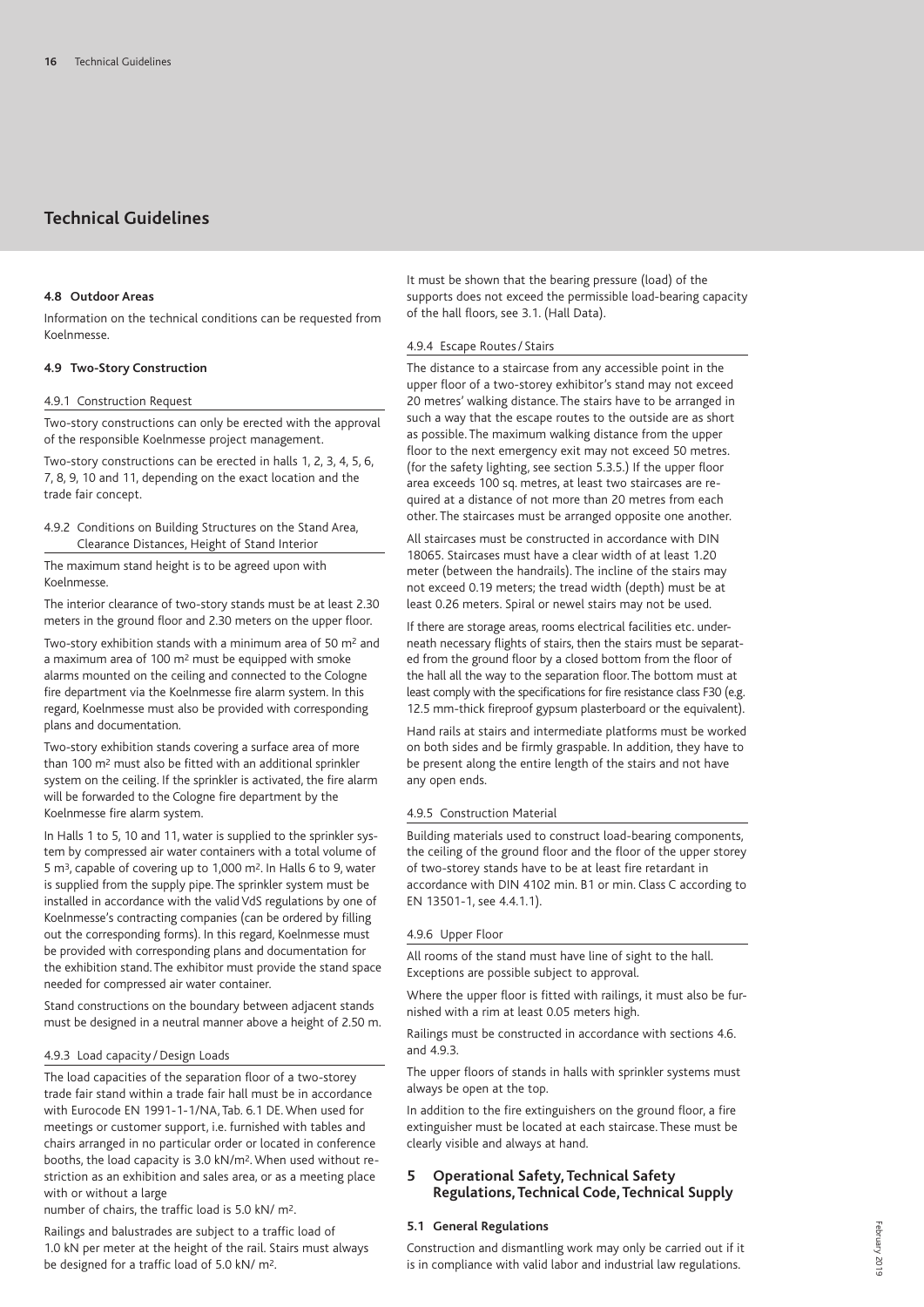#### 5.1.1 Damages

Damage to the fair grounds, buildings or parts of the buildings caused by exhibitors or their authorized representatives must be reported to the appropriate persons, i.e. Messewache (security office) North or East and hall inspector offices. The damages will be repaired by Koelnmesse after the end of the event at the expense of the exhibitors involved.

## **5.2 Use of Tools**

The use of explosive-actuated guns is prohibited.

The use of woodworking machines without dust extraction is not permissible. The regulations contained in the currently valid Operational Safety Ordinance (Betr.SichV) must be adhered to.

#### **5.3 Electrical Installation**

#### 5.3.1 Connections

Those stands which require a supply of electric power will be given one or more connections if these have been ordered. The connections will be supplied exclusively by the electrical companies associated with Koelnmesse.

The order must be sent without delay, and at the latest four weeks prior to the start of the event. A sketched plan clearly indicating the desired location of the connections must be enclosed with the order form for electrical installations. Koelnmesse will invoice the exhibitors for the costs of installing the wiring system in accordance with the details in the bill of delivery and assembly. The timely completion of all connections can only be assured if exact documentation such as sketched circuit diagrams, connection values, location of the connections etc. are submitted at least four weeks before the start of the event. An expert will conduct an acceptance inspection prior to the event. Complaints about deficiencies may be made during the event only.

For safety reasons, the power supply on the last day of the trade fair is generally cut one hour after the trade fair has ended. Should parts of the wires etc. be missing after dismantling, the exhibitors will be asked to pay the full price for their replacement.

It is prohibited to remove the fixed electrical connections or lighting systems in the exhibition halls. Fixed installation connections in the allocated stand area may, where necessary, also be put at the disposal of neighbouring stands. Prior to the allocation of an installation order, each exhibitor must contact Koelnmesse to obtain information on the possibility of being connected to the hall supply. In its capacity as central consumer, Koelnmesse will supply the exhibitors with the electric power required for the connections they have registered. The costs (see Item 3 of the Conditions of Participation) will be invoiced together with the stand rent as a specific power-cost flat rate per square metre. As part of a special regulation, Koelnmesse reserves the right to draw up individual invoices for large consumers by metering the amount of power they have consumed. Exhibitors who wish to have their power consumption measured and receive a separate invoice can apply to have a meter installed at their own expense. The stands are supplied with electricity via TN-C-S with a nominal voltage of 230 V +6 % – 10 % 50 Hz for alternating current and 400 V

+6 % – 10 % 50 Hz for three-phase current. Campers and caravans in the outdoor area are supplied with electricity via a three-pole 230 V/16A earthed socket in accordance with DIN 49462 (concentric plug-and-socket). Each camper/caravan is connected individually to the power supply via a socket with a seriesconnected earth leakage protection (breaking current 30 mA). To connect campers/caravans, the following are required: a connecting line, a HO7 RN-F 3 G 1.5 rubber-insulated flexible cable in accordance with VDE 0282, component 810 with concentric plug-and-socket, degree of protection IP 44, length 20.00 m. It is not permitted to connect more than one camper/caravan to the power supply via socket.

#### 5.3.2 Stand Installation

All installations within the stand area must be in accordance with the currently valid IEC and VDE stipulations (see item 5.3.3). The TN-S network must be used at the stand. It must be possible to isolate every stand from the hall power supply via a main switch or, if permissible, a plug-and-socket connection. If electricity is needed without interruption for certain devices, e.g. refrigerators, computers etc., a separate circuit must be set up in front of the main switch. This circuit must remain powered once the main switch has been switched off. Earth leakage protection is required as a protective measure. At the stands, electrical installations may be made either by the exhibitors' own electricians or by specialist electrical companies which have been authorized in accordance with VDE and internationally valid regulations and standards and which operate according to the state of the art. Before the stands are connected to the hall supply network, the electrical installations must be inspected by the expert commissioned by Koelnmesse. Should the valid regulations not be met, Koelnmesse is obliged to refuse connection to the supply network. The exhibitor is liable for the costs of correct installation and further inspections. If stand installations need to be subsequently modified, the exhibitor assumes responsibility.

#### 5.3.3 Assembly and Operating Regulations

All electrical Systems must be installed in compliance with the latest VDE safety regulations, particularly DIN VDE 0100, 0128, 0100-560, 0100-718, DIN EN 50172.

The share of high or low frequencies emitted into the mains as interference, may not exceed the values given in VDE 0160 and VDE 0838 (EN 50 006).

Conductive components must be included in measures taken to protect against indirect contact.

Only cables and wires that meet DIN VDE standards may be used. No flat cables of any kind are permitted. Plain (uninsulated) cables terminals and conductive components that are not contact-protected are forbidden. The same applies for low-voltage systems. The secondary circuits must be protected against short circuiting and overload. After the end of each day of the fair, the exhibitors must cut off their stands from the hall supply.

#### 5.3.4 Safety Measures

As a means of special protection, all heat-generating and heatdeveloping electrical appliances (hot plates, projectors, transformers etc.) must be mounted on non-flammable, heat-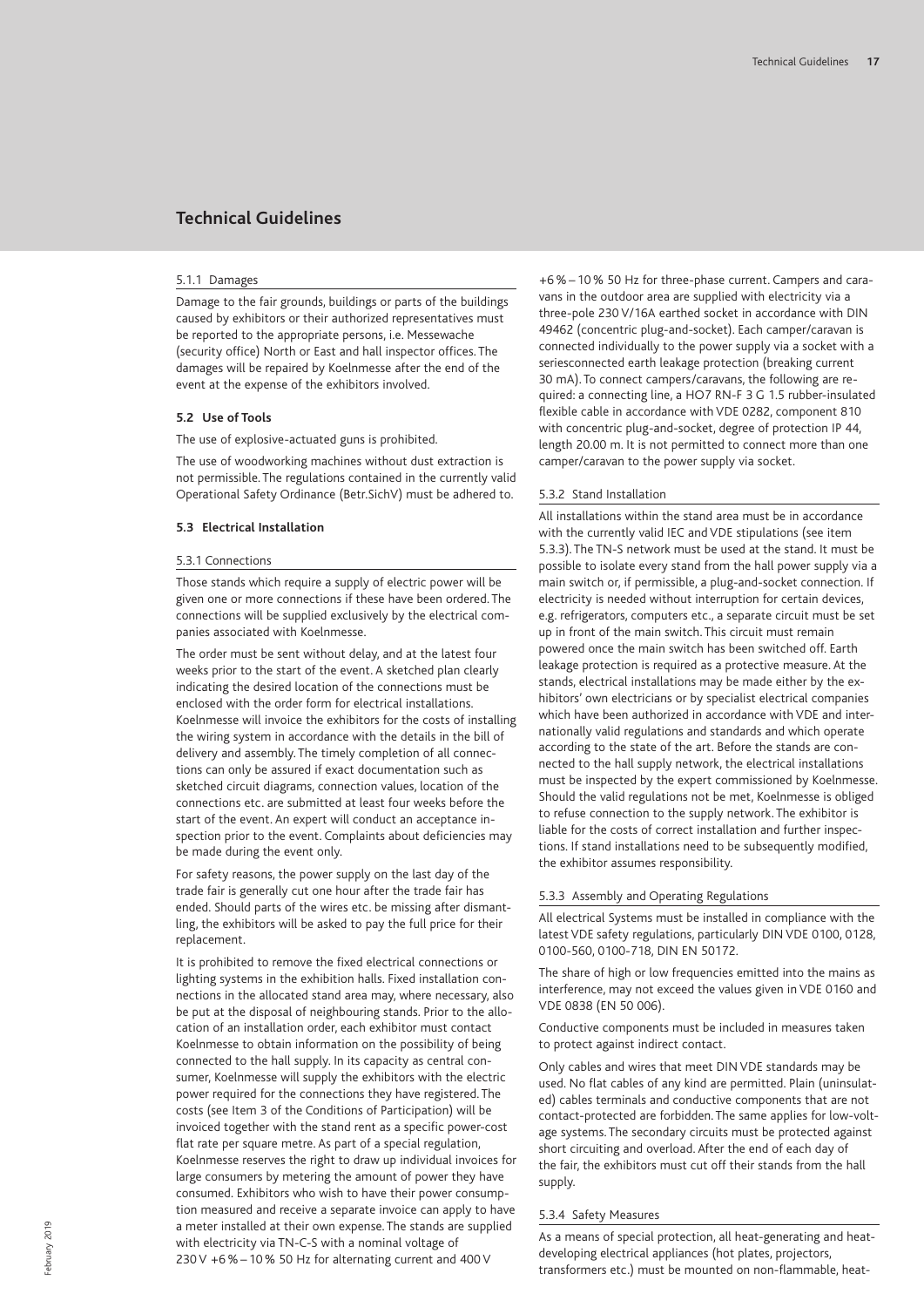resistant, asbestos-free bases. Depending on the heat generation in each case, sufficient clearance to inflammable materials must be ensured. Lighting fixtures may not be attached to decorations or similar. UV-B and UV-C rays may be used only for the operation of certain devices.

### 5.3.5 Safety Lighting

Stands for which the existing general safety lighting is not effective as a result of the structure of the stand require additional safety lighting in compliance with DIN VDE 0100- 560, 0100-718, DIN EN 50172. It must be laid out in such a way that it ensures safe passage and guidance to the general escape routes.

#### **5.4 Water and Waste Water Installation**

Those stands which require water/waste water services will be given one or more connections if these have been ordered.

The order must be submitted without delay, and at the latest four weeks prior to the start of the event. The costs of installation will be invoiced by Koelnmesse to the exhibitors in accordance with the details in the bill of delivery and assembly. In its capacity as central consumer, Koelnmesse will supply the exhibit-ors with the water required for the connections they registered at a minimum pressure of 2 bars and a maximum pressure of 6 bars. A special request must be made to Koelnmesse if larger amounts are required.

The water pipes leading from the supply points in the halls to the exhibitors' stands may only be laid by installation companies authorized to do so by Koelnmesse.

Fixed installation connections in the allocated stand area may, where necessary, also be put at the disposal of neighboring stands. Prior to the allocation of an installation order, each exhibitor must contact Koelnmesse to obtain information on the possibility of being connected to the hall supply.

The pipe material will be provided by the installers for the duration of the event for a usage fee. Should parts of the wires or armatures be missing after dismantling, the exhibitors will be asked to pay the full price for their replacement. The installation must comply with valid technology regulations. Complaints about deficiencies may only be made during the event. A sketched plan clearly indicating the desired location of the connections must be enclosed with the orders.

For safety reasons, the water supply on the last day of the trade fair is generally cut one hour after the trade fair has ended.

## **5.5 Compressed air installation / gas installation**

## 5.5.1 Compressed air

For details of the supply of compressed air from the Koelnmesse supply, see 3.1.f.

Compressed air connections can be ordered using the corresponding order media from Koelnmesse. The costs of installation will be invoiced by Koelnmesse to the exhibitors in accordance with the details in the bill of delivery and assembly. The corresponding legal regulations and provisions must be adhered to in those cases where exhibitors wish to use their own compressed air tanks.

The noise emitted by the compressed air tank may not exceed 70 dB (A) at the stand boundary.

The installation must comply with valid technology regulations.

## 5.5.2 Gas

Gas cannot be provided from the Koelnmesse hall supply.

Instructions and guidelines for the use of gases are contained in 5.7.

#### **5.6 Machine, PressureVessel and Exhaust Gas Facilities**

#### 5.6.1 Machine Noise

The use of loud machines and devices should be kept to a minimum out of consideration for the other exhibitors and the visitors. The volume may not exceed 70 dB(A) at the edge of the stand. The relevant project director can notify you of the permitted machine demonstration times on request.

#### 5.6.2 Product safety law

In accordance with Article 3 of the Gesetz über technische Arbeitsmittel und Verbraucherprodukte ((Product Safety Law -ProdSG), products (technical tools and consumer products) may only be marketed if they comply with the requirements of the ProdSG or regulations based on this law. Equal importance is attached to importing products into the European economic community and placing new products on the market.

If the respective product requires a CE certification, the exhibitor must keep the following documents at the stand as proof: the EC declaration of conformity and/or the declaration of the manufacturer and the instruction manual.

The aforementioned regulations apply for medical products in accordance with the Medizinprodukte-Gesetz MPG (Medical Products Law).

For further information, please contact Bezirksregierung Köln Zeughausstraße 2-10, 50667 Köln, Germany.

Products according to the ProdSG or medical products in accordance with the MPG may be set up and presented for advertising purposes, even if they do not meet the requirements of Article 3 of the ProdSG or Articles 6 and 10 of the MPG. A precondition here is that a visible sign is present and marked according to Article 3 Par. 5 of the ProdSG or Article 12 Par. 4 of the MPG.

During presentations of products, the staff at the stand must take the necessary measures for the protection of persons. They are also responsible for ensuring that devices are not switched on by unauthorised persons.

### 5.6.2.1 Safety Devices

Machine and appliance components may only be operated if all safety devices are activated.

The normal safety devices can be replaced by a safe covering made of organic glass or similar transparent materials.

If the machines are not in operation, the safety devices can be removed to allow visitors insight into the construction and design of the uncovered components. In this case, the safety devices have to be placed next to the machine and be clearly visible.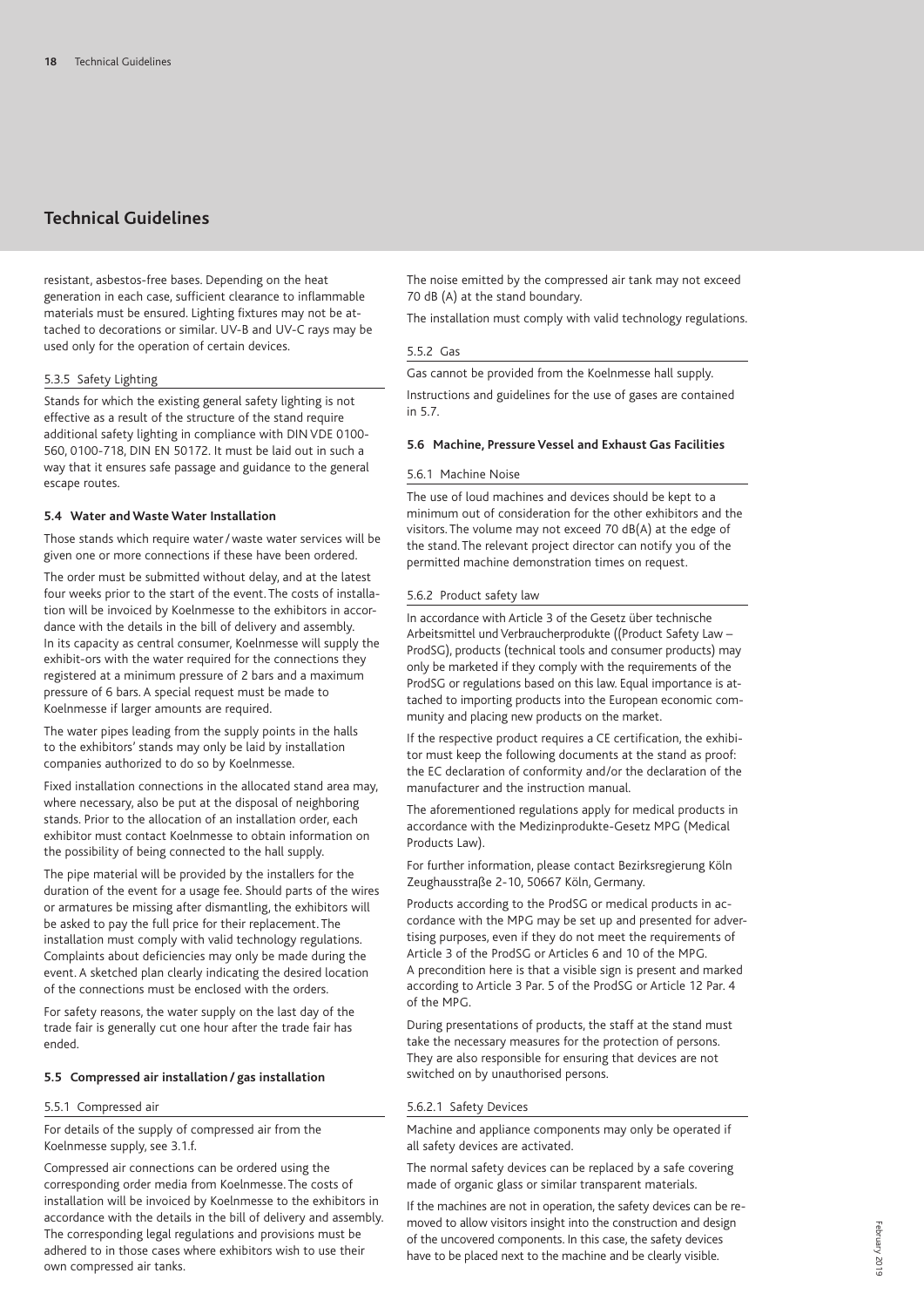#### 5.6.2.2 Test Procedures

For each trade fair, the technical tools on display will be inspected by the responsible supervisory authority (State Authority for Industrial Safety) as to their compliance with safety and accident prevention regulations. If necessary, this will be undertaken in conjunction with the responsible expert committees from the employers' liability insurance associations. The EC declaration of conformity must be kept at the trade fair stand to allow the authority to check the CE certification. In cases of doubt, the exhibitor should contact the responsible authority in good time before the start of the trade fair.

Information regarding the Equipment Safety Law is provided by the Staatliches Amt für Arbeitsschutz, Schanzenstr. 38, 51063 Köln, Germany, tel.: +49 221 962770. Exhibitors should also seek consultation regarding the safety of their technical devices in good time before the trade fair begins, e.g. from the Prüfstelle für Gerätesicherheit des TÜV-Rheinland, Am Grauen Stein / Konstantin-Wille-Straße 1, 51105 Köln (Poll), Germany.

### 5.6.2.3 Operating Ban

In addition, Koelnmesse has the right to ban the use of machines, appliances and devices if it is of the opinion that their operation could endanger persons or objects.

If serious violations of safety regulations for technical devices are found, the responsible authorities can, according to Article 5 of the Product Safety Law, ban the machines, appliances or devices in question from being exhibited.

Violating such a ban is a legal offense that can be punished with a fine.

#### 5.6.3 Pressure Vessels

#### 5.6.3.1 Approval Confirmation

Pressure vessels may only be operated at the stand if they have been tested according to the currently valid version of the Operational Safety Ordinance (BetrSichV).

The corresponding proof of testing is to be kept at the exhibition location next to the pressure vessels and presented to the responsible authority upon request.

## 5.6.3.2 Testing

The certification of design pressure and water pressure testing is not sufficient. This requirement also applies to foreign and borrowed containers. If the exhibitor registered at least four weeks before the start of the trade fair, pressure vessels requiring testing may be checked for approval until the day before the opening of the fair by the responsible expert, provided that the design pressure and water test pressure certificates are submitted and a technician is on hand at the trade fair stand.

Questions should be addressed to Koelnmesse.

### 5.6.3.3 Rental Devices

Since foreign pressure vessels cannot be checked during the relatively short stand construction period, preference should be given to using tested rental devices.

#### 5.6.3.4 Monitoring

The necessary approval certificates have to be kept ready for inspection by the Staatliches Amt für Arbeitsschutz

(State Agency for Industrial Safety) during the entire trade fair.

#### 5.6.4 Exhaust Gases and Vapors

Hazardous, flammable, damaging, or generally intrusive vapours or gases from exhibits and equipment may not be emitted in the halls. They have to be channeled outside via pipes in accordance with the Bundesimmissionsschutzgesetz (Federal Emissions Protection Law) in the currently valid version.

## 5.6.5 Exhaust Gas Facilities

For exhibition halls equipped with exhaust gas facilities, see 3.1.

Depending on the location, flue gas extractors may be ordered under "exhaust vent installations" in the order media of Koelnmesse. Koelnmesse charges the exhibitor for the cost of the installation according to the information given in the bill of delivery and assembly.

The connection to the installation provided by Koelnmesse must comply with the valid ordinances and technology regulations.

#### **5.7 Use of Compressed Gases, Liquid Gases and Combustible Fluids**

#### 5.7.1 Compressed Gas and Liquid Gas Facilities

The storage and use of compressed and liquid gas within the halls and on the fair grounds is prohibited without the express written permission of Koelnmesse.

### 5.7.1.1 Approval Request for Compressed Gas Bottles

If liquid gases or other combustible gases in compressed gas bottles are used to present exhibits, the request for permission must be made in writing six (6) weeks prior to the start of the event. The compressed gas bottles have to be protected against impacts, from falling over, from access by unauthorized persons and against heat etc. in accordance with the relevant accident prevention regulations (see Item 5.7.1.2).

## 5.7.1.2 Use of Liquid Gas

The compressed gas bottles used may not have a capacity of more than 11 kg. The amount on hand may not exceed the needs for one day (e.g.: 20 flames with an operating time of 4 hours per day equals 10,400 grams).

Open fires must be at least 1.50 meters distant from any essential escape routes. They are to be separated from the escape routes.

No combustible materials may be located within a radius of one meter surrounding the presentation devices.

Liquid gas containers may not be deposited in staircases or emergency doors or in their immediate vicinity.

They must be protected against impact, falling over, access by unauthorised persons and heat in accordance with the regulations contained in the Operational Safety Ordinance (BetrSichV) in connection with the valid technical guidelines.

The distance between liquid gas containers and sources of radiant heat must be sufficient to ensure that the liquid gas in the bottles is not heated above 40° C. The heat protection screen must be made of non-combustible building materials.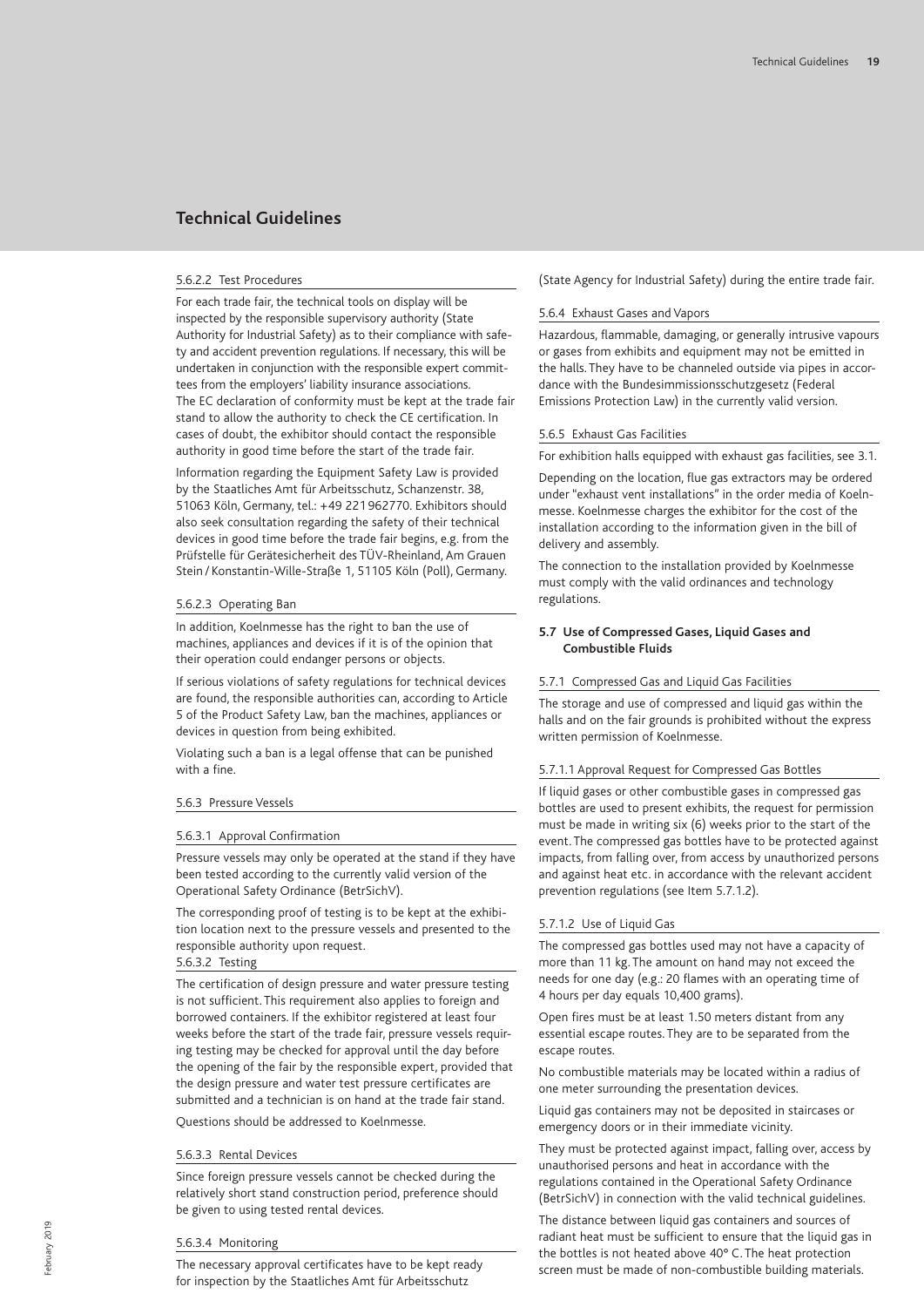It must be securely positioned between the heat source and the bottles.

For drawing off liquid gas from the gas phase, the bottles must be connected in the upright position.

The consumption rate of the devices connected to a bottle may not exceed a total of 1.5 kg of gas per hour.

## 5.7.1.3 Setup and Maintenance

When setting up and maintaining the liquid gas facilities, the BetrSichV in connection with the valid technical guidelines must be adhered to (in particular the "Technische Regeln Flüssiggas" TRF published by the Deutscher Verein des Gas- und Wasserfaches e.V. [DVGW] and the Deutscher Verband Flüssiggase e.V. [DVFG] as well as the "Richtlinien für die Verwendung von Flüssiggas DGUV V79" [published by the Hauptverband der gewerblichen Berufsgenossenschaften]).

### 5.7.2 Combustible Fluids

## 5.7.2.1 Storage and Use

The storage or use of flammable liquids as defined by the Hazardous Substance Ordinance (GefStoffV) within the halls and on the fair grounds is prohibited without the express written permission of Koelnmesse. Permission for the storage and use of such liquids can be granted for operating or presenting exhibits. A corresponding request has to be sent to Koelnmesse along with a requisite safety data sheet. Insofar as the storage or use of such liquids is permitted, the regulations contained in the existing technical guidelines and the currently valid versions of the Operational Safety Ordinance and the Hazardous Substance Ordinance must be adhered to.

### 5.7.2.2 Storage of Required Amounts

Only as much combustible liquid as is needed for operation and presentation for one day may be stored at the stand. The amount required must be specified in the request.

## 5.7.2.3 Storage Containers

The amount required for one day has to be stored in closed, fracture-proof containers arrayed in a clearly structured manner. They must be inaccessible to unauthorized persons. The storage containers have to be located in non-combustible collecting basins.

## 5.7.2.4 Storage Location

Smoking is strictly prohibited at the storage location. The area must be equipped with the appropriate signs. Suitable fire extinguishing equipment must be on hand.

## 5.7.2.5 Conditions for Operating

Facilities that are operated or presented with combustible fluids must be fitted with non-combustible collection containers at the filler necks and any positions where fluids could escape. Due to the danger of fire and explosion, combustible fluids that have leaked into the collecting basins must be immediately removed and disposed of in a safe manner.

## 5.7.2.6 Filling with Liquids

Since the process of filling the liquids into containers is especially dangerous, it must be done with the utmost care and caution. Spilt liquids or contamination caused by container leakages must be removed and disposed of immediately. Therefore, it is essential that the appropriate precautions be taken and drip containers or absorbents be kept on the stand at all times.

## 5.7.2.7 Empty Containers

Empty containers that once held combustible liquids may not be deposited or stored at the stand or in the halls.

## **5.8 Asbestos and other dangerous substances**

The application or use of building materials containing asbestos or other asbestos-containing products or certain other hazardous substances is forbidden. This regulation is based on the Chemisches Gesetz (Law for Protecting against Harmful Substances), in the currently valid version as well as on the Chemikalien-Verbotsverordnung (Regulation on the Prohibition of Chemicals)(Chem Verbots V) and the Gefahrenstoffverordnung (Dangerous Materials Regulation)(GefStoffV) in the currently valid versions.

## **5.9 Film, Photography, Television and Other Types of Presentations**

Auditoriums must have at least two direct exits to the hall gangways. These exits must be as far apart from each other as possible. Auditoria require a special permit if they can hold more than 200 spectators. (see 4.2.1.)

### **5.10 Radiation Protection**

## 5.10.1 Radioactive Materials

A special permit is required to use radioactive materials. The permit has to be requested from the responsible authorities in accordance with the Radiation Protection Regulation (the currently valid version) and submitted to Koelnmesse at least six weeks prior to the start of the trade fair. If a permit has already been granted, it must be proved that the planned use of radioactive materials at the exhibition center is in accordance with all legal requirements.

### 5.10.2 X-Ray Facilities and Interference Radiators

The Regulation for the Protection from Damage through X-Rays (RöV, BGBl Part I, currently valid version) must be adhered to.

The operation of x-ray facilities and interference radiators is subject to approval/requires notification in accordance with articles 3, 4, 5, 8 of RöV. The requests or notifications must be submitted to the authorities responsible at least four weeks prior to the start of the event and in three copies each. Koelnmesse must also be notified of any plans to operate such equipment.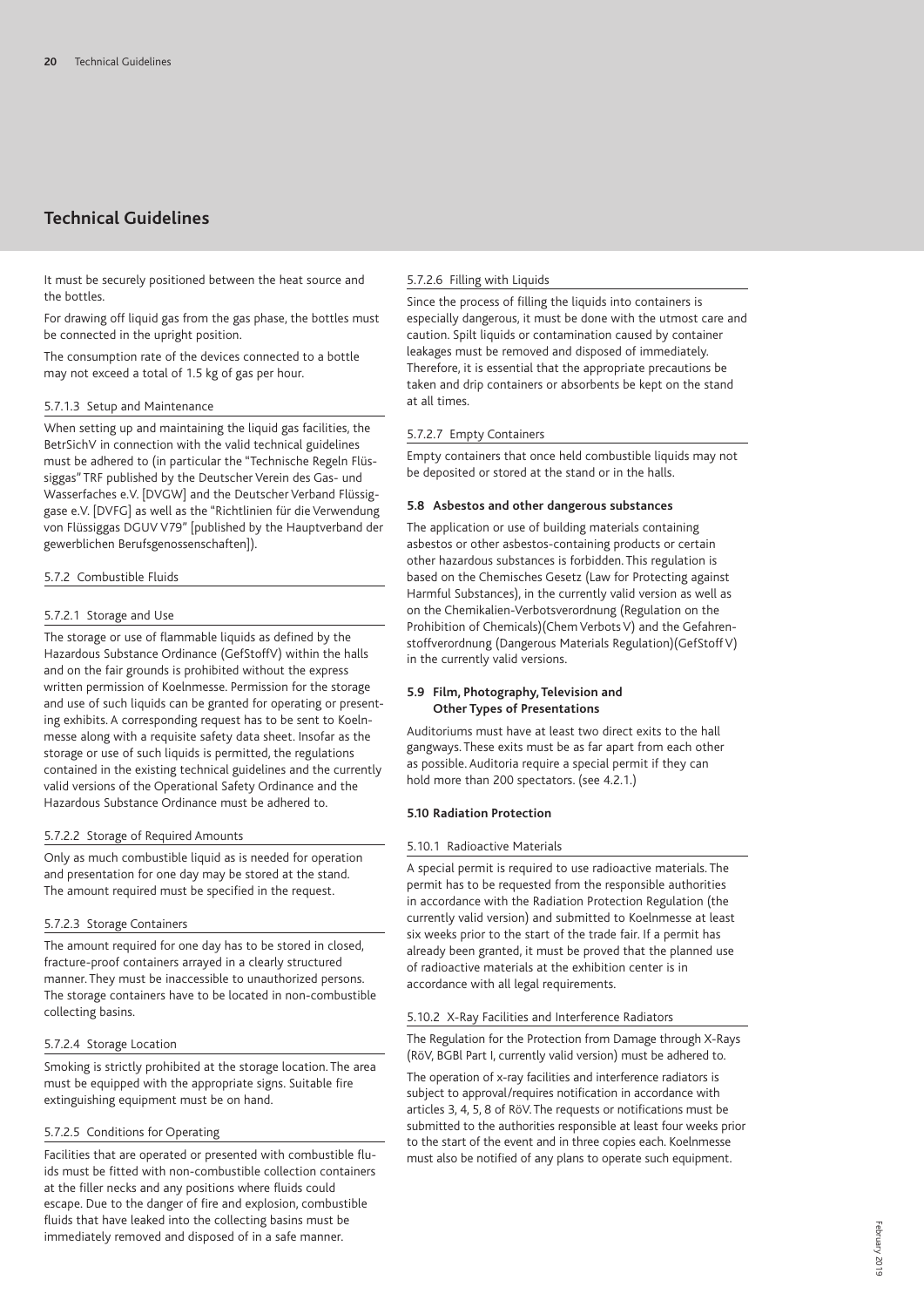#### 5.10.3 Laser Facilities

Koelnmesse must be notified of any plans to operate laser facilities six (6) weeks prior to the start of the event.

If certain laser facilities (Class 3B and 4) are to be used, the accident insurer and the responsible authority have to be notified in accordance with Article 5 of the "Laserstrahlung" DGUV V11, V12, OStrV (berufsgenossenschaftliche Vorschrift) B2 regulation concerning laser radiation.

The notification must be accompanied by the written appointment of a laser protection officer for the operation of the laser facility. The authority responsible is the

Bezirksregierung Köln, Derzernat 56 / 8 Betrieblicher Arbeitsschutz, Postal address: 50606 Köln, Germany Tel.: +49 221 147-0 Fax: +49 221 147-2469

**5.11 High-frequency devices, radio systems, electromagnetic compatibility and harmonic oscillations**

High-frequency devices, radio systems and other transmitters for communication purposes, radio paging systems, microport facilities, intercoms and telecontrol installations may only be operated with the permission of the Regulatory Authority for Telecommunications and Posts. Their use must be coordinated with Koelnmesse to ensure that frequencies are distributed evenly and the possibility of interference is excluded.

High-frequency devices and radio systems may only be operated if they are in accordance with the Gesetz über Fernmeldeanlagen (Radio System Law), BGBl, and the Gesetz über elektromagnetische Verträglichkeit von Geräten – EMVG (Law on the Electromagnetic Compatibility of Devices) BGBl in the currently valid versions.

If exhibits or stand decorations that use electrical, magnetic or electromagnetic fields are set up, the conditions contained in the 26th Ordinance on the Implementation of the Federal Ambient Pollution Control Act must be adhered to. The electrical installations of these exhibits and stands must be installed in such a way that there are no impermissibly high phase effects in the trade fair supply network due to harmonic oscillations (see also Item 5.3.3).

## **5.12 Cranes, Fork-Lift Trucks, Lifts, Empty Containers, Trade Fair Forwarding Agents, Customs**

Only contract partners of Koelnmesse are permitted to use cranes, self-propelled forklift trucks with driver seat, electric scissor lifts, telescoping lifts and similar hall vehicles resp. workshop platforms, in the exhibition centre.

The charging of the accumulators of work platforms, etc. within the halls, in passages and entrances is not permitted.

It is not permitted to store empty containers in the exhibition halls. The contract carrier of Koelnmesse offers storage options.

#### 5.12.1 Customs Clearance

The customs office H.Z.A. Koln-Deutz, office Koelnmesse, is situated in the fair grounds = Messe-Speditionshof. This office is competent for the clearance of exhibition goods, call number: +49 221 821-2858.

It is recommended that all customs formalities for the goods destined for the trade fair are processed by the contract carrier of Koelnmesse.

For shipments from abroad, the foreign representative of the contract carrier takes care of the customs formalities to ensure the efficient dispatch of the exhibition goods. The address can be requested from the foreign representatives of Koelnmesse and from the contract carrier.

In Cologne, the contract carrier will also finally handle the exhibition goods for the temporary import and on special instruction. The contract carrier will deposit the necessary guarantee at the respective customs authority. The contract carrier submits the customs duties for the definitive customs clearance.

For customs clearance three copies of proforma invoice in German are required.

In order to avoid customs penalties the contractual forwarding agents draw your attention to the following facts:

■ All customs and transport documents for goods arriving from abroad and destined to the Koelnmesse have to be presented to the contractual forwarding agents for clearance before being delivered to the stand.

 $\blacksquare$  All goods cleared for temporary importation which will be either re-forwarded abroad or in the Federal Republic of Germany have to be presented to customs for examination and cleared by the respective contractual forwarding agent. The contractual forwarding agent will issue the necessary customs transit document on the office of destination.

This document will be handed to the exhibitor or carrier. The receiver of this document is obliged to present the documents and the goods to the customs office of destination immediately after arrival in order to arrange clearance.

In case of contravention the exhibitor has to pay the duties or to refund them to the contractual forwarding agent. Furthermore the consignee must count upon a penal prosecution on behalf of the German or foreign customs authorities.

#### **5.13 Musical Renditions**

Musical renditions of all kinds require the approval of the German Author's Rights Society (GEMA) in accordance with Copyright Law. If musical renditions have not been approved, GEMA can file for damages according to Article 97 of the Copyright Law.

Address registrations and queries to: GEMA – Bezirksdirektion Stuttgart Key Account Management Messe Herdweg 63, 70174 Stuttgart, Germany tel: +49 711 2252-794, fax: +49 711 2252-800 E-Mail: messe@gema.de, Web: www.gema.de/messen

Acoustic and visual presentations must also be approved by Koelnmesse. The permit is issued under the condition that the sound volume will not exceed 70 decibels and the presentation does not interfere with work at the neighboring stands in any way.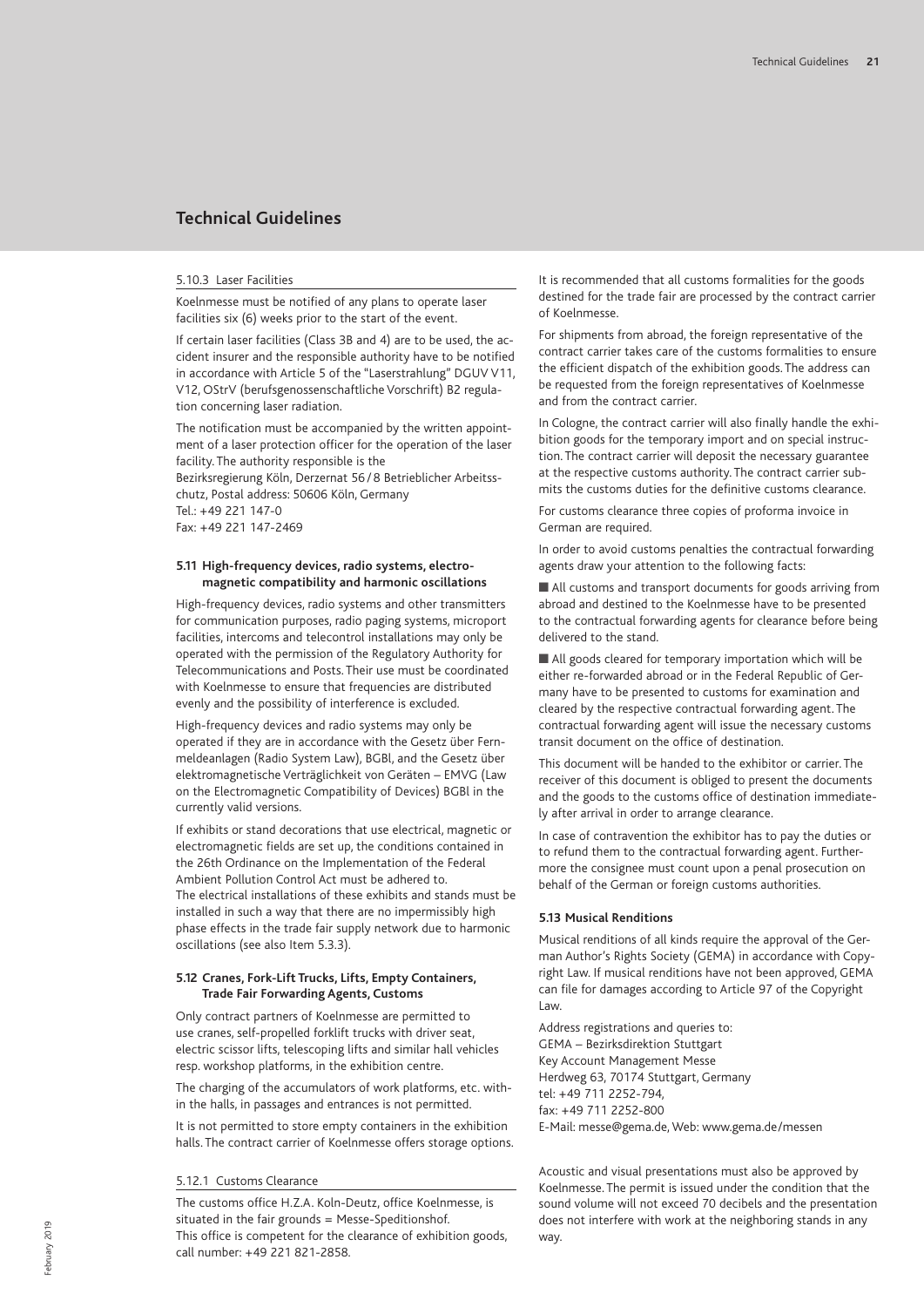If these regulations are repeatedly violated, the power supply to the exhibitor's stand can be interrupted regardless of the effect on the stand as a whole. The exhibitor is not entitled to compensation for any damage suffered directly or indirectly due to the interruption in the power supply. The burden of proof of compliance with the regulations lies with the exhibitor.

#### **5.14 Drink Dispensing Machines**

The currently valid version of the Workplace Safety Ordinance – BetrSichV – must be complied with during the setup and operation of beverage dispensing facilities at the stand. It is not necessary to notify the City of Cologne.

#### **5.15 Food Monitoring**

When providing food samples that are to be consumed at the event (whether for a fee or free of charge), you must comply with the applicable legal regulations that are valid in the Federal Republic of Germany, and, in particular, with Germany's Food Hygiene Regulation (LMHV). The following labelling regulations are particularly relevant and apply in their respective current versions: Regulation (EU) No 1169/2011 on the provision of food information to consumers and its implementing regulation, Germany's Additives Approval Regulation (ZZulV), Regulation (EC) No 1333/2008 on food additives, Germany's Fruit Juice and Soft Drink Regulation (FrErfrischGetrV), and Regulations (EC) No 1829/2003 and 1830/2003 concerning the traceability and labelling of genetically modified organisms and the traceability of food and feed products produced from genetically modified organisms.

If you have any questions, please contact the City of Cologne: Stadt Köln

Umwelt- und Verbraucherschutzamt

Lebensmittelüberwachung und Veterinärdienst Friedrich-Ebert-Ufer 64 – 70, 51143 Köln, Deutschland

Telefon: +49 221 221-26934

e-mail: lmk.vetleb@stadt-koeln.de

#### 5.15.1 Import of Meat and Meat Products

Please note that health certificates and edibility certificates have to be presented to the authorities of the importing country when importing meat or meat products. This is also the case when the goods are brought to Germany for an event.

These certificates must be presented as originals and in German, and must include the certified veterinary control number.

If the processing facility in your country is not authorized to export meat to the Federal Republic of Germany, the responsible authority can issue a special permit.

Please contact the responsible veterinary office in good time before importing meat or meat products into Germany or contact Koelnmesse's contract transport agency.

## **6 Environmental Protection**

Koelnmesse has accepted its responsibility to practice preventive environmental protection.

As contracting partners of Koelnmesse, the exhibitors are obliged to ensure that all provisions and regulations relating to environmental protection are also have to be strictly observed by his contract partners (i.e. stand constructors)

## **6.1 Waste**

All of the following provisions are based on the Kreislaufwirtschaftsgesetz (KrWG) in the currently valid version, associated implementation provisions as well as state law and the municipal statutes.

Exhibitors and their subcontractors are obliged to effectively contribute to the avoidance of waste during every phase of an event. This goal has to be pursued in coordination with all participants, starting in the planning phase. In general, reusable and environmentally compatible materials should be used for stand construction and operation.

## 6.1.1 Waste Disposal

The exhibitor is responsible for the orderly and environmentally-friendly disposal of waste that occurs during the assembly, dismantling and operation of his stand.

The exhibitor is the generator of this waste.

- 1. The exhibitor will manage the disposal of the waste outside of the fair grounds himself and at his own expense.
- 2. A cleaning company that is authorised by the trade fair organisation and assigned with the waste disposal can be commissioned with this task under the rubric "Waste Disposal" in the ordering media of Koelnmesse.

The exhibitors agree to ensure that their stand areas are clean when they hand them over after the event has finished.

It is expressly forbidden to dispose of waste in foreign waste containers or other equipment of the fair grounds.

The assembly and dismantling of the trade fair operations must not be restricted. If no binding order has been received by the closing deadline, the trade fair organisation assumes that the exhibitor will take care of the disposal of the waste at his own cost and risk.

The placement of containers for waste disposal requires authorisation and is subject to a fee. In this connection, please see the regulation under point 4.2.2 of these technical guidelines.

The trade fair company will assign a cleaning company to dispose of waste that has not been or that has not been completely removed by the exhibitor at the cost of the respective exhibitor. Waste that remains in the exhibition halls will be estimated in m<sup>3</sup> and calculated at the prices stated under waste disposal in the ordering media. The obligation to dispose of all waste in an orderly manner is also to be enforced upon the contract partners (i.e. stand builders) commissioned by the exhibitors.

The obligations regarding avoiding waste, disposing of waste and the bearing of the costs listed here also apply for the stand builders.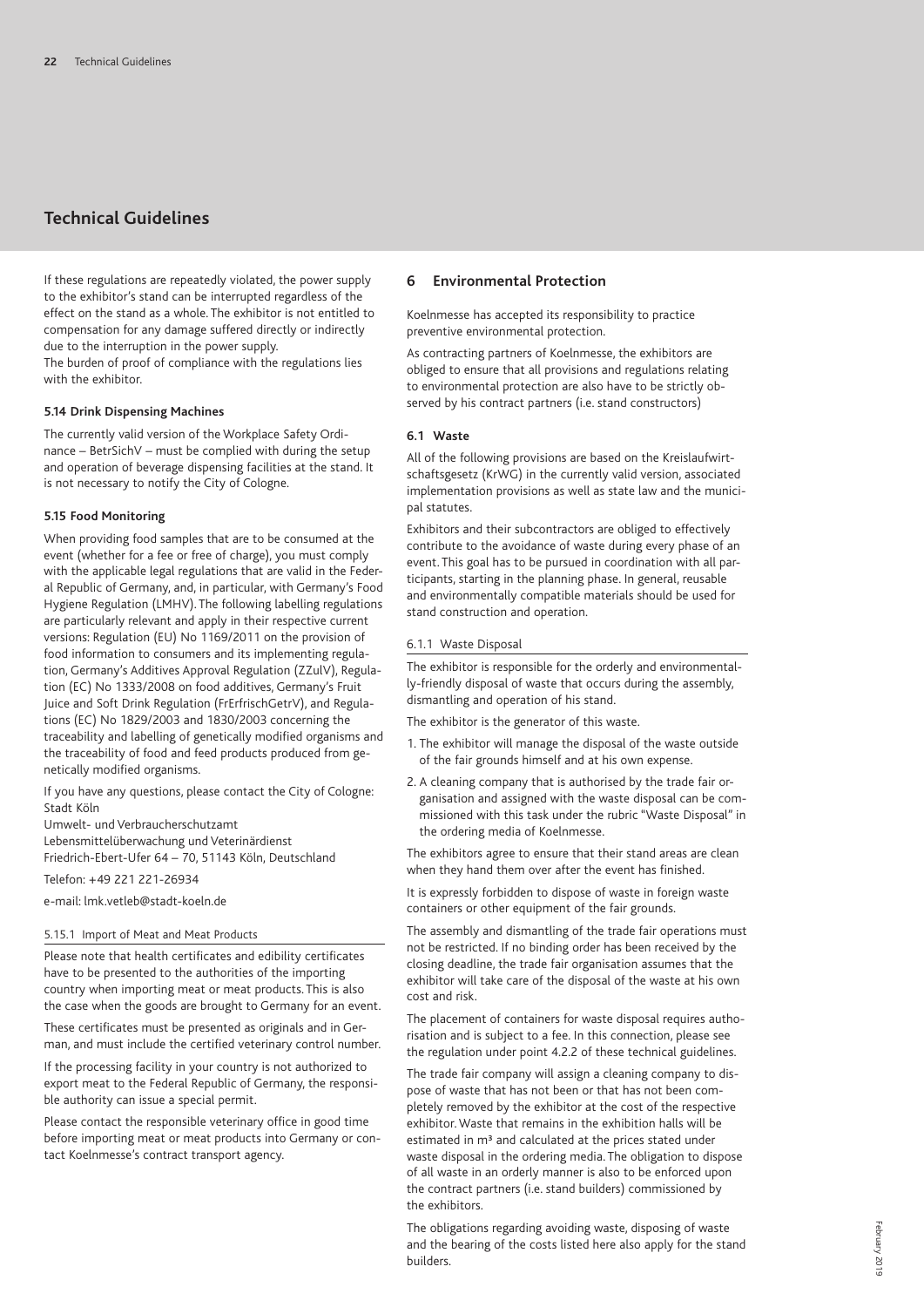### 6.1.2 Dangerous Waste

The exhibitors and their contract partners (i.e. stand builders) are obliged to dispose of all waste that arises in line with the valid legal and other regulations. This particularly applies for waste that is classified as being dangerous according to the Waste Catalogue Ordinance (AVV in its current version). Dangerous waste includes among others batteries, solvents, lubricants, varnish, paint, fluorescent bulbs, electric devices. This dangerous waste must not be mixed under the stand assembly waste. Should the exhibitor wish for this waste to be disposed of, the cleaning service providers of Koelnmesse have to be commissioned with the task separately. Additional costs for the disposal of unlawfully mixed waste will be invoiced to the perpetrator plus the coordination expenses. The exhibitor is responsible for monitoring the orderly disposal of waste.

## 6.1.3 Waste Which Has Been Brought on Site

It is not permitted to bring materials and waste that do not arise during the event or during the assembly and dismantling work onto the grounds.

## **6.2 Water,Waste Water, Ground Protection**

## 6.2.1 Oils, Fat Collectors

It is forbidden to release solvent-based substances (i.e. paints, varnishes) into the wastewater system. This particularly applies for the rinsing and cleaning of tools.

Discharges into the waste water system may not exceed the normal pollutant limits for households. If the waste water to be discharged contains oils and/or fats that exceed this limit, oil/fat collectors must be used. These have to comply with the generally accepted technical regulations.

If mobile catering services are used, it must be ensured that fats and oils are collected and disposed of separately. The provisions of the Waste Water Ordinance of the City of Cologne (particularly discharge prohibitions and the threshold values) must be adhered to for discharges into the waste water system.

Further Information: Stadtentwässerungsbetriebe (StEB) Köln, AöR Ostmerheimer Straße 555 51109 Köln, Germany Tel: +49 221 221-26868

#### 6.2.2 Cleaning / Cleaning Agents

Koelnmesse 's contracting companies can be commissioned to clean the stands if the exhibitor fills out the corresponding order media. During the event, cleaning work may only be carried out by Koelnmesse's contracting companies.

### **6.3 Environmental Damage**

Koelnmesse must be notified immediately if there is any damage to the environment, or pollution (e.g. due to gasoline, oil, solvents, paints).

Cleaning work must generally be carried out with biodegradable products.

Cleaning agents that contain solvents that are detrimental to health are to be used in compliance with the applicable regulations and only in exceptional cases.

### **7 Miscellaneous**

7.1 "Infoscout" – the Cologne Visitor Information System

Staff at the information desks will provide visitors with information to help them conveniently make contact with exhibitors.

The details provided by the exhibitors in registration forms are the basis of the information provided. Other performance features of the system can be found in the individual forms.

This information service is provided free of charge for exhibitors and visitors.

#### **7.2 Insurance /Watchmen**

#### 7.2.1 Insurance

The organiser doesn't take out any special insurance for the stand and the items on the stand. The organiser recommends that the exhibitor protects his participation risk against the usual insurable risks such as fire, burglary, theft, damage, water damage, etc., including the risks of transportation to and from the fairgrounds at his own expense and that he provides sufficient insurance cover for the duration of the trade fair as well as during the assembly and dismantling time, including the period of transportation to and from the trade fair. The exhibitor can cover his own participation risk at his own expense via the insurer of the organiser. More information about KBI-TR-Duesseldorf@ergo.de.

#### 7.2.2 Watchmen

Koelnmesse staff monitor the halls and outdoor area for the duration of the event. Security staff offer a limited supervision service during the construction of dismantling periods. Security companies with uniformed security guards and control bodies in civilian dress are commissioned to handle the general security in the halls and outdoor area, as well as controlling the entrances. All those present in the trade fair halls or outdoor area must be in the possession of a valid entrance ticket and be prepared to present this to security for inspection on demand.

The security and monitoring of individual exhibitors' stands or areas of stands is not included in general security and is the responsibility of the exhibitors themselves. Under "Stand security" in the order media of Koelnmesse, the exhibitor can commission the services of stand security personnel.

#### **7.3 Exhibition Protection**

As a rule, exhibition protection is provided for all goods exhibited at Koelnmesse events. Temporary protection of patterns and brands is provided for these exhibitions. For information and the issuing of priority certificates please contact the patent lawyer service (see catalogue).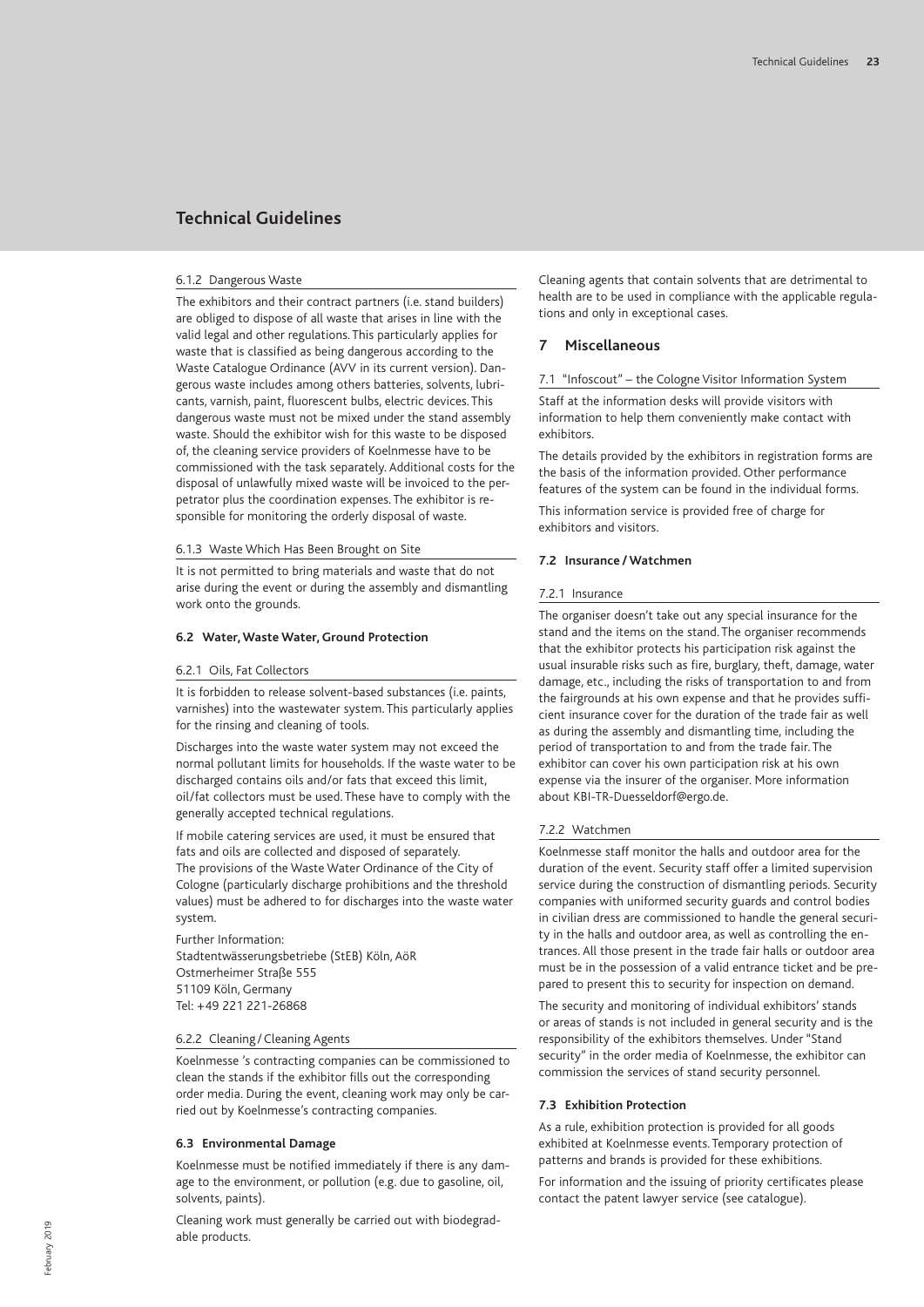The patent lawyer service requests that you submit as exact as possible documentation – description and representation in duplicate – of the items in question. The office is open throughout the event.

## **7.4 Arranging Personnel**

Detailed information can be found in the order media of Koelnmesse, under "Hostesses/ service staff" and under "Construction/dismantling staff".

### **7.5 Hotel/travel services**

Koelnmesse's hotel service provides exhibiting companies with advice and assistance concerning accommodation. This service also can be used for their customers' accommodation needs.

Koelnmesse GmbH Postfach 21 07 60, 50532 Köln, Germany Telephone: +49 221 821-3998, fax: +49 221 821-3999 e-mail: services@exhibitor.koelnmesse.de www.hotelzimmerbuchung.com

To learn about further travel services or book private accommodations, go to www.koelnmesse.de and click on "Hotel/ Travel Services".

## **7.6 Rental Furniture and Equipment**

The contracting companies commissioned by Koelnmesse rent out furniture, kitchen equipment and refrigeration appliances to exhibitors. Please refer to the appropriate order form for more detailed information.

## **7.7 Catering**

On behalf of Koelnmesse, the following company will be providing catering services for the exhibitors, visitors, stand construction personnel and other individuals at the Cologne exhibition centre:

Aramark Restaurations GmbH Deutz-Mülheimer Straße 109 51063 Köln Germany

Telephone: +49 221 284-8584, fax: +49 221 284-8599 e-mail: aramark@catering-koelnmesse.com

Koelnmesse operates all of the equipment for the hall catering service and the banqueting halls.

With the assistance of Aramark Restaurations GmbH, Koelnmesse also offers catering delivery service (see "Catering services" in the Koelnmesse order media) and will provide individual quotes upon request. Our partner, Aramark Restaurations GmbH, provides you with the certainty that it fulfils all the legal requirements for operating catering facilities.

However, if you commission other companies to provide catering services at your stand or offer them yourself, then it is your responsibility to ensure that all legal requirements valid in the Federal Republic of Germany, and in particular those that pertain to food hygiene, are complied with and that the required licences have been granted. Among other things, you have to make sure that the certificates of the public health authority (Gesundheitsamt) (§ 43 Par. 1 InfSG) and the current instruction documents (§ 43 Par. 4 InfSG) are kept on hand at the catering units. To maintain its high quality standards and good reputation, Koelnmesse conducts spot checks to see the hygiene requirements are met, even though it is not obligated to do so. Koelnmesse can order stand catering services to be terminated if hygiene requirements are seriously violated.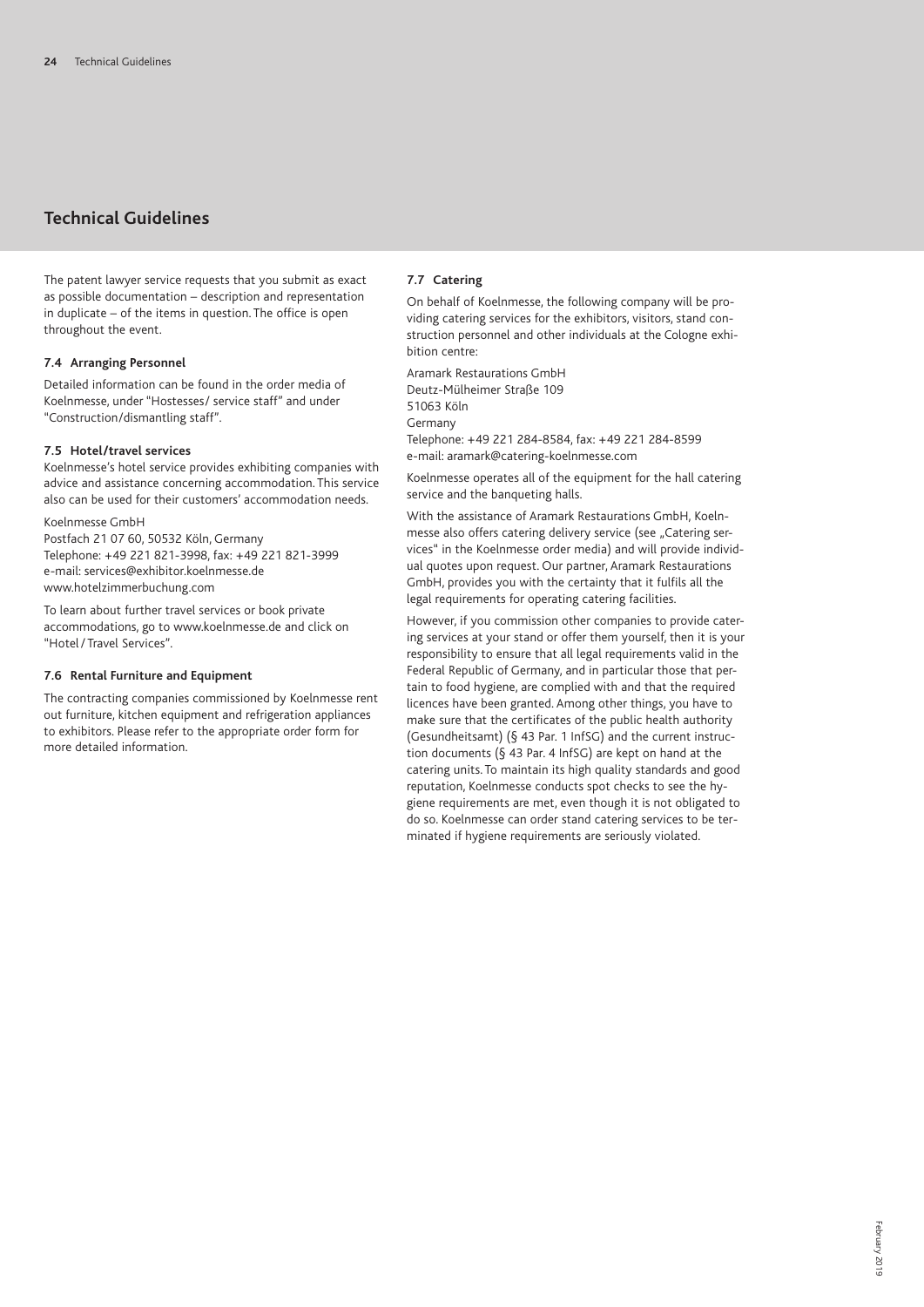## **Technical Guidelines List of key words, technical guidelines**

| Α                                                                                                                                                                                                                                                                                                                                                                                                                                                                                                                                                                                                                                                                                                          | Point                                                                                                                                                                                                |
|------------------------------------------------------------------------------------------------------------------------------------------------------------------------------------------------------------------------------------------------------------------------------------------------------------------------------------------------------------------------------------------------------------------------------------------------------------------------------------------------------------------------------------------------------------------------------------------------------------------------------------------------------------------------------------------------------------|------------------------------------------------------------------------------------------------------------------------------------------------------------------------------------------------------|
| Abrasive cutting and grinding work<br>Accumulators<br>Advertising material<br>Advertising space<br>Appliances when using gases<br>Approval confirmation<br>Approval of constructions that require a permit<br>Approval request for compressed gas bottles<br>Arranging personnel<br>Asbestos<br>Ash containers<br>Ashtrays<br>Assembly regulations (electrical installation)<br>В                                                                                                                                                                                                                                                                                                                          | 4.4.1.10<br>5.12<br>4.7.7<br>4.7.7<br>5.7.1.3<br>5.6.3.1<br>4.2.1<br>5.7.1.1<br>7.4<br>5.8<br>4.4.1.7<br>4.4.1.7<br>5.3.3<br>Point                                                                   |
| Balloons                                                                                                                                                                                                                                                                                                                                                                                                                                                                                                                                                                                                                                                                                                   | 4.4.1.5                                                                                                                                                                                              |
| Barrier-free access                                                                                                                                                                                                                                                                                                                                                                                                                                                                                                                                                                                                                                                                                        | 4.7.8                                                                                                                                                                                                |
|                                                                                                                                                                                                                                                                                                                                                                                                                                                                                                                                                                                                                                                                                                            | Point                                                                                                                                                                                                |
| Catering<br>Catwalks<br>Changes to the substance of the building<br>(stand design)<br>Check (machine, pressure vessel and                                                                                                                                                                                                                                                                                                                                                                                                                                                                                                                                                                                  | 7.7<br>4.6<br>4.7.3<br>5.6.3.2                                                                                                                                                                       |
| exhaust gas facilities)<br>Checking of constructions that require a permit<br>Checking the rented area<br>Cleaning / cleaning agents<br>Clearance distances<br>Combustible fluids<br>Communications facilities<br>Compressed air<br>Compressed gas bottles<br>Compressed gas units<br>Compressed gases<br>Conditions for building structures<br>on stand areas<br>Conditions for operating (compressed gases,<br>liquid gases and combustible fluids)<br>Connections (electrical)<br>Construction applications<br>Construction heights<br>Construction material (two-storey construction)<br>Construction times<br>Containers (stand construction authorisation)<br>Cranes<br>Customs<br>Customs clearance | 4.2.1<br>4.7.2<br>6.2.2<br>4.9.2<br>5.7/5.7.2<br>3.1.3<br>3.1.2 / 5.5.1<br>5.7.1.1<br>5.7.1<br>5.7<br>4.9.2<br>5.7.2.5<br>5.3.1<br>4.9.1<br>4.3<br>4.9.5<br>1.2.1<br>4.2.2<br>5.12<br>5.12<br>5.12.1 |
| D                                                                                                                                                                                                                                                                                                                                                                                                                                                                                                                                                                                                                                                                                                          | Point                                                                                                                                                                                                |
| Damages<br>Dangerous Waste<br>Decoration materials<br>(fire protection and safety regulations)<br>Dismantling times<br>Doors<br>Drink dispensing machines<br>Duration of event                                                                                                                                                                                                                                                                                                                                                                                                                                                                                                                             | 5.1.1<br>6.1.2<br>4.4.1.1<br>1.2.1<br>4.5.2<br>5.14<br>1.2.2                                                                                                                                         |
| Е                                                                                                                                                                                                                                                                                                                                                                                                                                                                                                                                                                                                                                                                                                          | Point                                                                                                                                                                                                |
| Electrical appliances<br>(rental electrical appliances)<br>Electrical installation<br>Electrical supply<br>Electromagnetic compatibility<br>Emergency evacuation<br>Emergency exits<br>Emergency hatches<br>Empties<br>Empty containers (use of compressed gases,<br>liquid gases and combustible fluids)                                                                                                                                                                                                                                                                                                                                                                                                  | 7.6<br>5.3<br>3.1.2<br>5.11<br>2.6<br>2.2.2<br>2.2.2<br>4.4.1.11/5.12<br>5.7.2.7                                                                                                                     |

| Environmental damage<br>Environmental protection<br>Equipment safety law<br>Escape routes<br>Exhaust gas facilities                                                                                                                                             | 6.3<br>6<br>5.6.2<br>2.2/4.5/<br>4.5.1 / 4.9.4<br>5.6.5                                  |
|-----------------------------------------------------------------------------------------------------------------------------------------------------------------------------------------------------------------------------------------------------------------|------------------------------------------------------------------------------------------|
| Exhaust gases<br>Exhibition of motor vehicles<br>Exits<br>Explosive materials / munitions                                                                                                                                                                       | 5.6.4<br>4.4.1.2<br>4.5/4.5.1<br>4.4.1.3                                                 |
| F                                                                                                                                                                                                                                                               | Point                                                                                    |
| Faults<br>Filling with liquids (use of compressed gases,<br>liquid gases and combustible fluids)                                                                                                                                                                | 3.1.6<br>5.7.2.6                                                                         |
| Fire department operation zones<br>Fire extinguishers<br>Fire protection<br>Fire regulations                                                                                                                                                                    | 2.2.1<br>4.4.1.12<br>4.4.1<br>4.4                                                        |
| Fireproof door shutters<br>Fog Fluids<br>Fog machines                                                                                                                                                                                                           | 3.1.d<br>4.4.1.6<br>4.4.1.6                                                              |
| Food monitoring<br>Fork-lift trucks<br>Forwarding agents                                                                                                                                                                                                        | 5.15<br>5.12<br>5.12                                                                     |
| G                                                                                                                                                                                                                                                               | Point                                                                                    |
| Gas / gas installations<br>Gates<br>General lighting<br>General regulations<br>Glass and acrylic glass<br>Grease traps<br>Ground protection<br>Ground regulations                                                                                               | 5.5.2/5.5<br>3.1.e<br>3.1.1<br>5.1<br>4.4.3<br>6.2.1<br>6.2<br>1.1                       |
|                                                                                                                                                                                                                                                                 |                                                                                          |
| н                                                                                                                                                                                                                                                               | Point                                                                                    |
| Hall aisles<br>Hall data<br>Hall fittings<br>Hall flooring<br>Hall height (clear span)<br>Hanging objects from the hall ceiling<br>Harmonic oscillations<br>Hazardous substances<br>Hazers<br>Heating<br>Height of stand interiors<br>(two-storey construction) | 2.2.2<br>3.1<br>3<br>4.7.4<br>3.1.b<br>4.7.5<br>5.11<br>5.8<br>4.4.1.6<br>3.1.5<br>4.9.2 |
| High-frequency systems<br>Hotel room reservations<br>House regulations<br>Hydrants                                                                                                                                                                              | 5.11<br>7.5<br>1.1<br>2.2.1                                                              |
| ı                                                                                                                                                                                                                                                               |                                                                                          |
| Import of meat and meat products<br>Information system "Infoscout"<br>Insurance<br>Interference radiators                                                                                                                                                       | Point<br>5.16<br>7.1<br>7.2/7.2.1<br>5.10.2                                              |
| Κ                                                                                                                                                                                                                                                               | Point                                                                                    |
| Kitchen equipment (rental kitchen equipment)                                                                                                                                                                                                                    | 7.6                                                                                      |
| L.                                                                                                                                                                                                                                                              | Point                                                                                    |